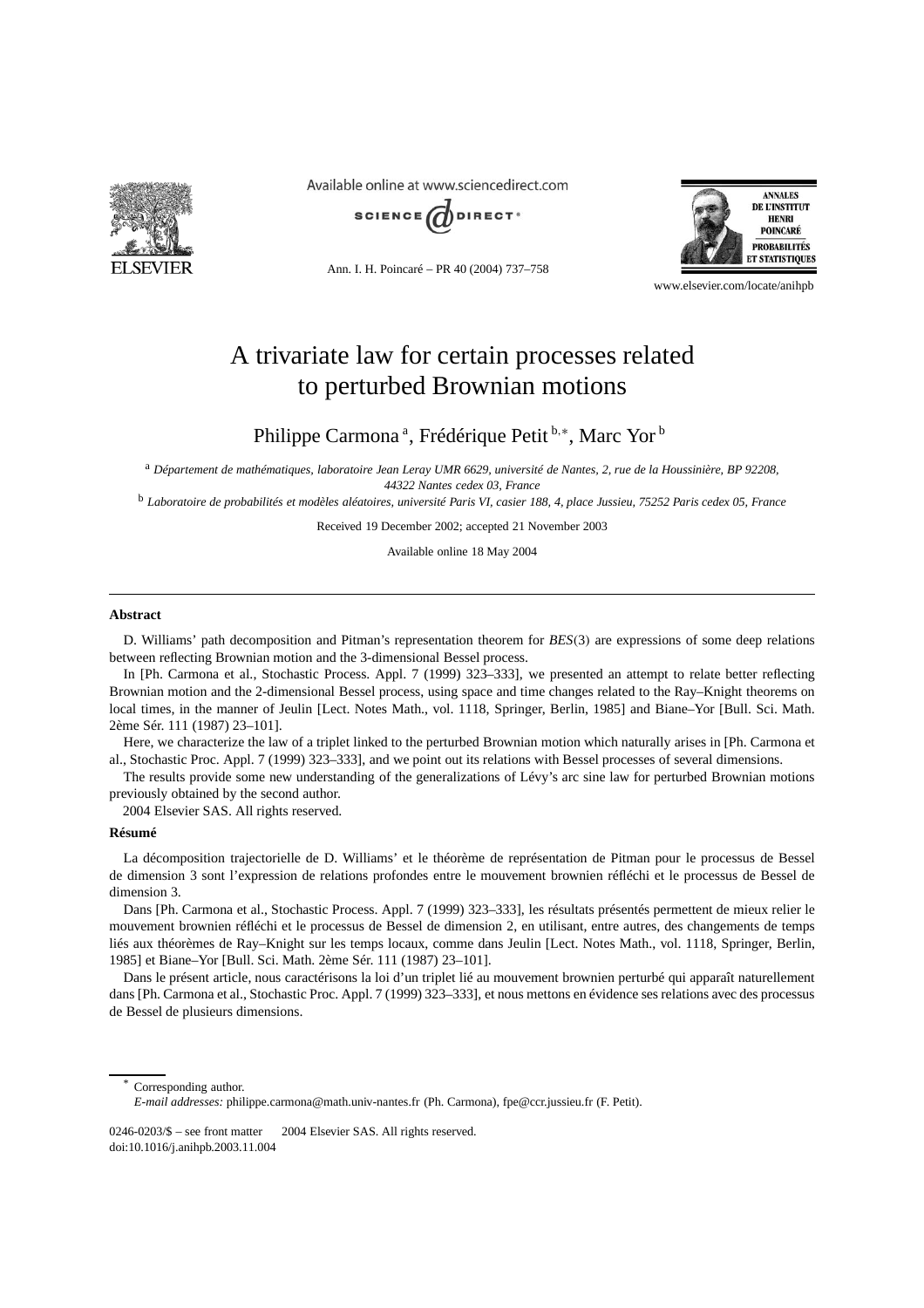Les résultats permettent d'améliorer notre compréhension de généralisations de la loi de l'arcsinus pour les mouvements browniens perturbés obtenues précédemment par le second auteur.

2004 Elsevier SAS. All rights reserved.

*MSC:* primary: 60J55, 60J60, 60J65

*Keywords:* Reflecting Brownian motion; Bessel processes; Ray–Knight theorems; Generalized arc-sine laws

#### **1. Introduction and main results**

*1.1.* The main question addressed in this paper is to determine the trivariate law of the random vector  $(S_t^Y, l_t^0(Y), Y_t)$ , for fixed  $t > 0$ , associated with some remarkable semi-martingales  $(Y_t; t \ge 0)$ , with *SY t*  $\frac{d}{dt} \sup_{s \le t} Y_s$ , and  $l_t^0(Y)$  the local time of *Y* at level 0, up to time *t*. Even for  $Y_t = \beta_t + ct$ ,  $t \ge 0$ , a Brownian motion with drift *c*, this problem is not so simple to solve; see [24], for a solution in this case and some applications to the computation of the price of some exotic financial options.

As a second case of interest, we consider the *µ*-perturbed Brownian motion  $X^{\mu} \stackrel{\text{def}}{=} |B| - \mu l^0(B)$ , where  $\mu > 0$ and  $l_t = l_t^0(B)$  is the local time at 0 of *B*, to be precise:  $l_t = \lim_{\varepsilon \to 0} \frac{1}{2\varepsilon} \int_0^t ds 1_{|B_s| \le \varepsilon}$ . Thanks to Paul Lévy's identity,

$$
(|B_t|, l_t^0(B); t \geq 0) \stackrel{\text{law}}{=} (S_t^B - B_t, S_t^B; t \geq 0), \tag{1.1}
$$

the  $\mu$ -perturbed Brownian motion may also be defined as:

$$
X_t^{\mu} = (1 - \mu)S_t^B - B_t,
$$

and it is not difficult to see that  $Y = -X^{\mu}$  satisfies the equation

$$
Y_t = B_t + \left(1 - \frac{1}{\mu}\right) S_t^Y. \tag{1.2}
$$

In that second case, the computation of the joint law of  $(S_t^Y, l_t^0(Y), Y_t)$  is much more complicated than for the first case (see [9], where this problem is considered but not solved).

As a third case study, we introduce, for  $\delta > 1$ , the process  $\rho^{(\delta)}$ , defined as the unique adapted solution, taking values in  $\mathbb{R}_+$ , of the following equation (see e.g. [37] and [11]):

$$
\rho_t^{(\delta)} = \beta_t + (2 - \delta)S_t^{(\delta)} + L_t^{(\delta)},\tag{1.3}
$$

where  $S_t^{(\delta)} = \sup_{s \le t} \rho_s^{(\delta)}$ , and  $l_t^{(\delta)} = 2L_t^{(\delta)}$  is the local time of  $\rho^{(\delta)}$  at level 0, and  $(\beta_t)_{t \ge 0}$  is a Brownian motion starting from 0.

When  $\delta = 2$ ,  $\rho^{(\delta)}$  is a reflected Brownian motion ( $\rho^{(2)} = |B|$ ), and simple results are known about the joint law of the associated triplet, at least when considered at an independent exponential time (see Subsection 5.3; see also [45]). In the case  $\delta \neq 2$ , the process  $\rho^{(\delta)}$  behaves like a reflected Brownian motion, except when it reaches a new maximum. Hence, it may be called the *(*2 − *δ)*-perturbed reflected Brownian motion. It appears in particular in the study of windings of planar Brownian motion  $[2,3,31]$  and is linked to the  $\mu$ -perturbed Brownian motion as follows. Let  $\mu \stackrel{\text{def}}{=} \frac{1}{\delta - 1} > 0$ , and consider the perturbed Brownian motion  $X^{\mu} \stackrel{\text{def}}{=} |B| - \mu l^0(B)$ . We denote by  $A_t^{\pm,\mu} = \int_0^t 1_{\pm(|B_s|-\mu_s^0(B))\geq 0} ds$  the positive and negative times spent by  $X^\mu$  before time t, and by  $(\alpha_t^{\pm,\mu})$  their right continuous inverses. Then, there exists a standard Brownian motion *β* such that (see e.g. [37], Part I, §5, p. 28, identities (37) and (39)):

$$
X_{\alpha_i^{-,\mu}}^{\mu/-} = \beta_t + \frac{\mu - 1}{\mu} \sup_{s \leq t} X_{\alpha_s^{-,\mu}}^{\mu/-} + \frac{1}{2} l_{\alpha_i^{-,\mu}}^0(X^{\mu}),
$$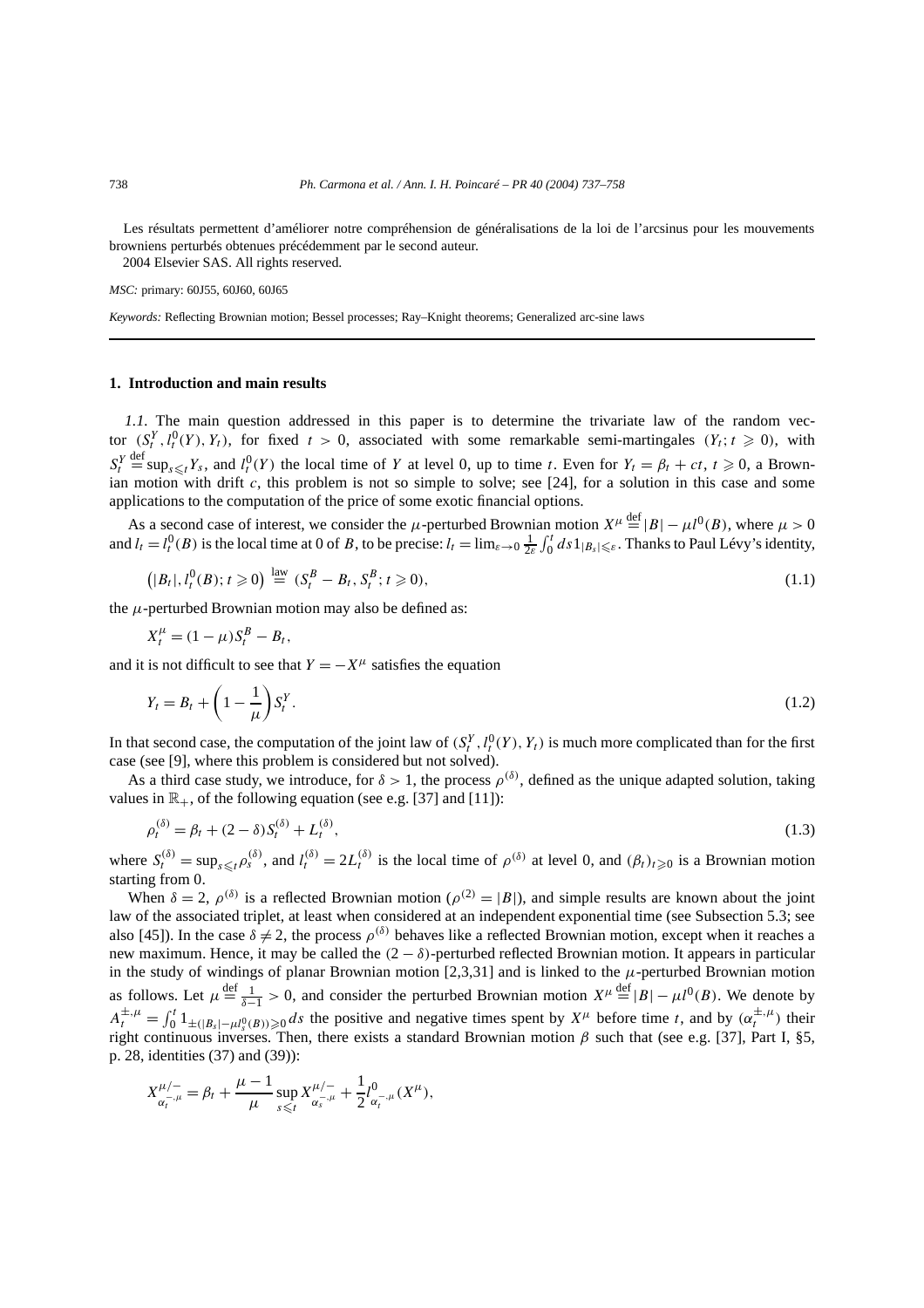where  $X_s^{\mu/-} = \sup(-X_s^{\mu}, 0)$  denotes the negative part of  $X_s^{\mu}$ . Thus, one recovers Eq. (1.3) for  $\rho^{(\delta)}$ , where:

$$
\rho_t^{(\delta)} = X_{\alpha_t^{-,\mu}}^{\mu/-}, \quad S_t^{(\delta)} = \mu I_{\alpha_t^{-,\mu}}^0(B), \quad \text{and} \quad L_t^{(\delta)} = \frac{1}{2} I_{\alpha_t^{-,\mu}}^0(X^{\mu}).
$$

For more details on perturbed Brownian motions, perturbed reflected Brownian motions and perturbed Bessel processes, see e.g. [18–20,36,39].

We became all the more motivated by our initial question when looking again at two results we obtained previously (Theorems 1.1 and 1.2 below), while seeking for a better understanding of why certain functionals of the so-called  $\mu$ -perturbed Brownian motion  $X^{\mu}$  are beta-distributed. These theorems exhibit some relationship between the reflected Brownian motion and the two-dimensional Bessel process, and, more generally, perturbed reflected Brownian motions and Bessel processes.

**Theorem 1.1** [8]. Let  $\rho_t \stackrel{\text{def}}{=} |B_t|$  be a reflected Brownian motion,  $S_t \stackrel{\text{def}}{=} \sup_{s \le t} \rho_s$  its supremum,  $l_t \stackrel{\text{def}}{=} l_t^0(B)$  the local *time of a standard Brownian motion B. For every fixed t >* 0*, the identity in law*:

$$
(S_t, S_t - \rho_t + l_t) \stackrel{\text{law}}{=} \left( \frac{1}{2} \int_0^t \frac{ds}{R_s^{(2)}}, R_t^{(2)} \right)
$$
 (1.4)

*holds, where*  $(R_s^{(2)}; s \geq 0)$  *denotes a two-dimensional Bessel process, starting from* 0*.* 

*Warning*. We immediately indicate that the identity in law (1.4) cannot hold between the two processes  $(R_t^{(2)}, t \ge 0)$ , and  $(S_t - \rho_t + l_t, t \ge 0)$ , since, as is well-known, the first is recurrent, while the second satisfies  $S_t - \rho_t + l_t \ge l_t$ , hence it is transient. Likewise, the left hand sides of both 2-dimensional processes  $(S_t; t \ge 0)$  and  $(\frac{1}{2} \int_0^t \frac{ds}{R_s^{(2)}}; t \ge 0)$  cannot be equal in law as processes, since the first increasing process is singular, and the second is absolutely continuous.

**Theorem 1.2** [8, Theorem 3]. *For every fixed*  $t > 0$ *, we have:* 

$$
(S_t^{(\delta)}, S_t^{(\delta)} - \rho_t^{(\delta)} + L_t^{(\delta)}) \stackrel{\text{law}}{=} \left(\frac{1}{2} \int_0^t \frac{ds}{R_s^{(\delta)}}, R_t^{(\delta)}\right),\tag{1.5}
$$

*where*  $R^{(\delta)}$  *is a*  $\delta$ *-dimensional Bessel process issued from* 0  $(\delta > 1)$ *.* 

#### *1.2. Notations*

From now on, we shall work with a parameter *δ >* 1. Since Bessel processes of various dimensions play an important role in this paper, we shall use the notation  $\mathbb{P}^{(\delta)}$  or  $\mathbb{E}^{(\delta)}$  for the law (or the expectation) of  $(R_s)_{s\geqslant0}$ , a

Bessel process of dimension  $\delta$ , starting from 0, also denoted  $(R_s^{(\delta)})_{s\geq 0}$ . We also write  $\tilde{H}_t \stackrel{\text{def}}{=} \frac{1}{2} \int_0^t \frac{ds}{R_s}$ . Concerning various local times of semi-martingales  $(Y_t)$  of the form  $Y_t = B_t + A_t$ , where *B* is a Brownian motion, we take unless otherwise indicated Meyer's convention:  $l_i^a(Y) = \lim_{\varepsilon \to 0} \frac{1}{\varepsilon} \int_0^t ds 1_{0 \le Y_s - a \le \varepsilon}$ .

We use the notations  $Z_t^{(\delta)}$  $\frac{d}{dt} S_t^{(\delta)} - \rho_t^{(\delta)} + L_t^{(\delta)}$  and  $\xi_t^{(\delta)}$  $\stackrel{\text{def}}{=} (S_t^{(\delta)}, Z_t^{(\delta)}, L_t^{(\delta)})$ . Notice that  $\xi^{(\delta)}$  inherits the scaling property from the driving Brownian motion  $\beta$  in (1.3).

Furthermore,  $G_a$  denotes a gamma variable of parameter  $a$ , and  $G_{a,b}$  a beta variable of parameters  $a$  and  $b$ :

$$
\mathbb{P}[G_a \in dx] = \frac{1}{\Gamma(a)} 1_{x>0} x^{a-1} e^{-x} dx,
$$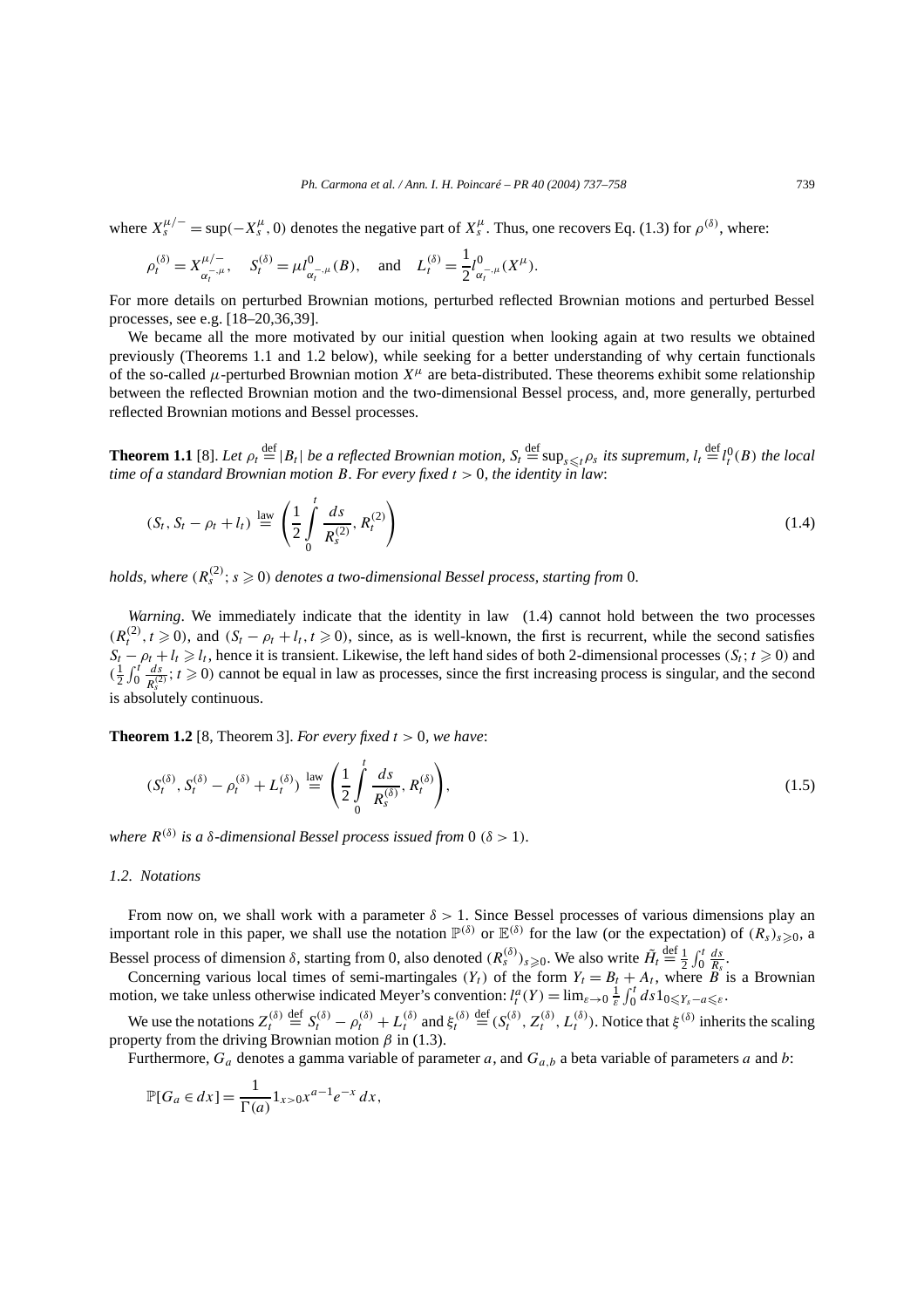740 *Ph. Carmona et al. / Ann. I. H. Poincaré – PR 40 (2004) 737–758*

$$
\mathbb{P}[G_{a,b} \in dx] = \frac{1}{B(a,b)} 1_{0 < x < 1} x^{a-1} (1-x)^{b-1} \, dx.
$$

In particular,  $G_1$  is an exponential variable with mean 1 also denoted sometimes by **e**, and  $G_{1,1}$  is a uniform variable on [0*,* 1], also denoted by *U* or *V* .

We use the French abbreviations sh, ch, th and coth for hyperbolic functions.

Furthermore, at the end of this paper, one will find a table which summarizes the different processes and corresponding notations we use, a table to which the reader could refer all along if necessary.

## *1.3. Main results*

Theorem 1.2 naturally prompted us to describe the trivariate law of  $(S_t^{(\delta)}, \rho_t^{(\delta)}, L_t^{(\delta)})$ ; the computation of this law and its links with Bessel processes is one of the main results of the present paper. Various interesting features of this law are discussed in detail in Section 5. For the moment, we present the following descriptions:

**Theorem 1.3.** Let T be an exponential variable, with mean 2, independent of  $\rho^{(\delta)}$ . The joint law of  $(S_T^{(\delta)},\rho_T^{(\delta)},L_T^{(\delta)})$ *is given by*:

$$
\mathbb{P}(S_T^{(\delta)} \in ds, \rho_T^{(\delta)} \in dx, L_T^{(\delta)} \in dl)
$$
  
=  $1_{0 < x < s, l > 0} \frac{e^{-l \coth s}}{\Gamma(\delta - 1)} \left\{ \frac{l^{\delta - 1}}{(\sh s)^{\delta + 1}} \operatorname{sh}(s - x) + (\delta - 1) \frac{l^{\delta - 2}}{(\sh s)^{\delta}} \operatorname{sh} x \right\} ds \, dx \, dl,$  (1.6)

which is the consequence of the following proposition and Eq.  $(5.2)$ .

**Proposition 1.4.** Let T be an independent exponential time of parameter  $\frac{1}{2}$ . Then, for every positive  $\alpha$ ,  $\beta$  and  $\gamma$ , *one has*:

$$
(1 - \beta^2) \left[ \exp(-\alpha S_T^{(\delta)} - \beta \rho_T^{(\delta)} - \gamma L_T^{(\delta)}) \right] = 1 - \frac{\alpha + (2 - \delta)\beta}{2} \mathbb{E}^{\delta} \left[ \frac{1}{R_T} \exp(-(\alpha + \beta) \tilde{H}_T - \gamma R_T) \right]
$$

$$
- (\delta - 1) \frac{\beta + \gamma}{2} \mathbb{E}^{\delta + 1} \left[ \frac{1}{R_T} \exp(-\alpha \tilde{H}_T - \gamma R_T) \right]. \tag{1.7}
$$

Our study of the perturbed Brownian motion  $\rho^{(\delta)}$  led us to new results about the perturbed Brownian motion  $X^{\mu}$  (see Section A.2 for details).

**Proposition 1.5.** Let  $T$  be an independent exponential time with parameter  $\frac{1}{2}$  and  $\mu > 0$ . Then, if  $S_t^\mu$  $\stackrel{\text{def}}{=} \sup_{0 \leq s \leq t} X_s^{\mu}$ and  $I_t^{\mu}$  $\stackrel{\text{def}}{=} \sup_{0 \leq s \leq t} (-X_s^{\mu}),$  the law of  $(X_T^{\mu}, S_T^{\mu}, I_T^{\mu})$  is determined by:

$$
\mathbb{P}\Big[S_T^{\mu} \in ds, (S_T^{\mu} + I_T^{\mu}) \in dy, (S_T^{\mu} - X_T^{\mu}) \in dx\Big]
$$
  
= 
$$
\frac{(\text{sh } s)^{\frac{1}{\mu}-1}}{\mu(\text{sh } y)^{2+\frac{1}{\mu}}}\Big\{\frac{\text{sh } x \text{ sh}(y-s)}{\mu} + \text{sh } s \text{ sh}(y-x)\Big\}\Big\}\Big]0 < x < y \text{ } 10 < s < y \text{ } ds\,dy\,dx. \tag{1.8}
$$

More generally, we obtain the Fourier–Laplace transform (A.10) for the doubly-perturbed Brownian motion [9,11]. There had been an attempt in that direction in [9].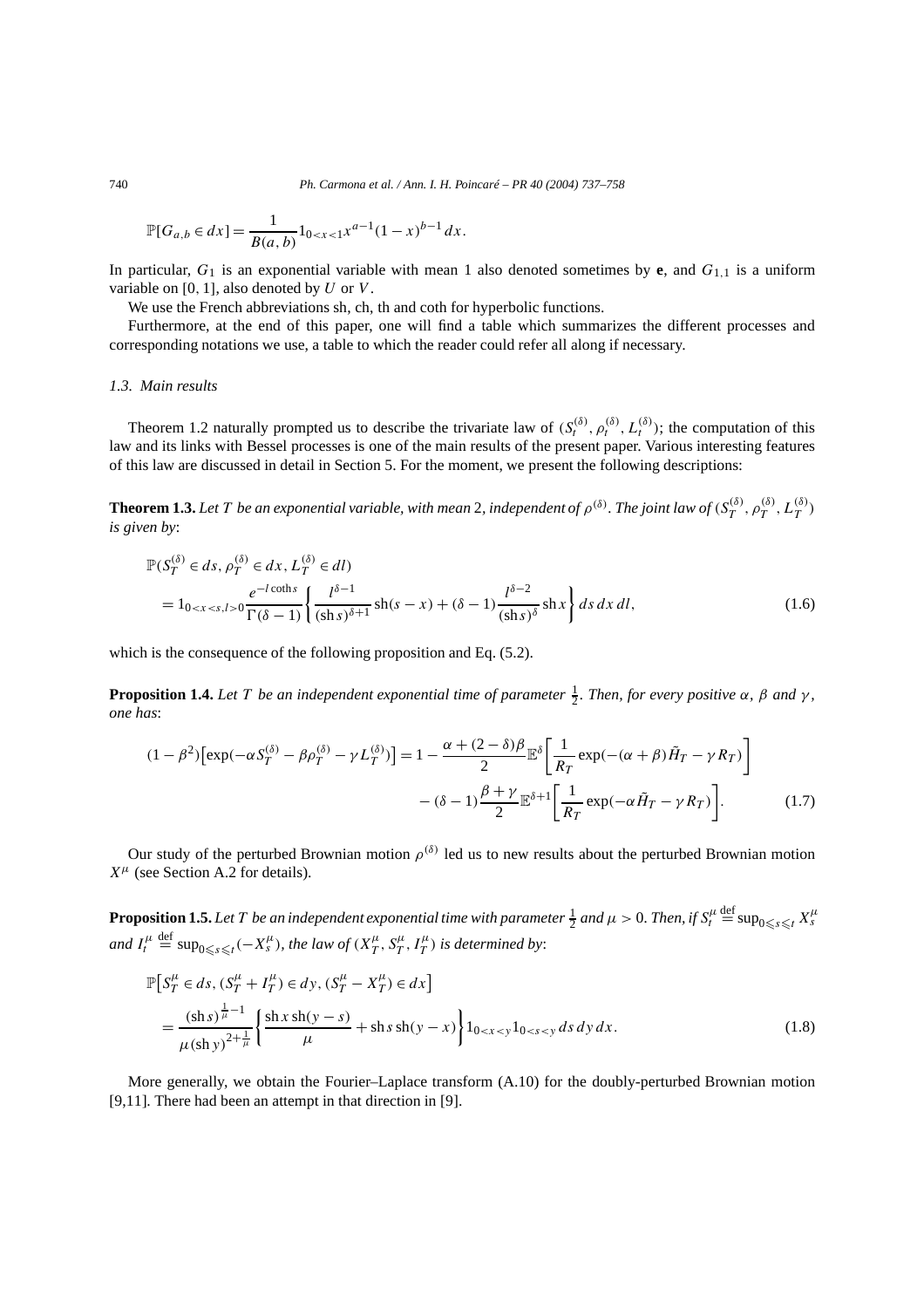*1.4.* The rest of this paper is organised as follows:

- in Section 2, we explain how Theorem 1.2 is related to certain extensions of Lévy's arcsine and uniform laws, and we present our motivation for Theorem 1.3 and some interesting corollaries which we did not give in [8];
- in Section 3, we give a characterization of the law of the triplet  $\xi_t^{(\delta)}$  as the solution of an integro-differential equation involving the laws of the right hand side of Eq. (1.5) for Bessel processes with dimensions *δ* and  $\delta + 1$ ;
- the details of the proof of this characterization are given in Section 4;
- in Section 5, we use this characterization to obtain first the Laplace transform of  $\xi_I^{(\delta)}$ , where T is an independent exponential variable, and then the law of  $\xi_T^{(\delta)}$ , which we already presented briefly in the above Theorem 1.3; we give some explicit expressions for the laws of the variables we study; then, we explain the result thanks to a four-dimensional identity in law, the proof of which involves Markovian processes and is postponed to Appendix A;
- finally, in this appendix, we develop the proofs of Proposition 5.11 and of Eq. (5.19) in Proposition 5.12, and we explain further how this work is related to the joint law of the doubly perturbed Brownian motion, its maximum and its minimum at an independent exponential time (Proposition 1.5).

## **2. Our motivation for Theorems 1.2 and 1.3**

*2.1.* We now briefly explain how we found the relations (1.4) and (1.5) while seeking for some better understanding of certain extensions of Paul Lévy's arc sine and uniform laws (see the introduction of [8] for more details; see also [10,51]):

$$
\int_{0}^{1} 1_{B_s \leq 0} ds \stackrel{\text{law}}{=} G_{\frac{1}{2},\frac{1}{2}} \text{ and } \int_{0}^{1} 1_{b_s \leq 0} ds \stackrel{\text{law}}{=} U,
$$

where  $(b_s; s \leq 1)$  denotes a standard Brownian bridge. These extensions, due to the second author (see [37], [38] and [50] p. 102, formula (8.6)) are as follows: for any  $\mu > 0$ ,

$$
A_g^{-,\mu} \stackrel{\text{law}}{=} G_{\frac{1}{2},\frac{1}{2}+\frac{1}{2\mu}},\tag{2.1}
$$

where  $g = \sup\{t \le 1; B_t = 0\}$ ,  $A_t^{\pm,\mu} = \int_0^t 1_{\pm(|B_s| - \mu I_s^0(B)) \ge 0} ds$ . Then, denoting by  $(\alpha_t^{-,\mu})$  the right continuous inverse of  $(A_s^{-}, \mu)$ , we show that

$$
A_g^{-,\mu} \stackrel{\text{law}}{=} \frac{1}{1 + (\frac{1}{2}l_{\alpha_1^{-,\mu}}^{\mu} + |B_{\alpha_1^{-,\mu}}|)^2 \hat{T}},
$$

where  $l^{\mu} = l^{0}(X^{\mu})$  is the local time of  $X^{\mu} \stackrel{\text{def}}{=} |B| - \mu l^{0}(B)$  at level 0, and where  $\hat{T}$  denotes the first hitting time of 1 by a Brownian motion  $\hat{B}$ , independent of the Brownian motion  $B$ .

2.2. Consequently, we were naturally interested in the law of the pair  $(l^0_{\alpha_1^{-},\mu}(X^{\mu}), B_{\alpha_1^{-},\mu})$ . As we saw in the introduction, this pair may be represented in terms of the process  $\rho^{(\delta)}$ , so that

$$
Z_t^{(\delta)} = \frac{1}{2} l^0_{\alpha_t^{-,\mu}}(X^\mu) + |B_{\alpha_t^{-,\mu}}| = X^\mu_{\alpha_t^{-,\mu}} - \inf_{s \leq t} X^\mu_{\alpha_s^{-,\mu}} + \frac{1}{2} l^0_{\alpha_t^{-,\mu}}(X^\mu).
$$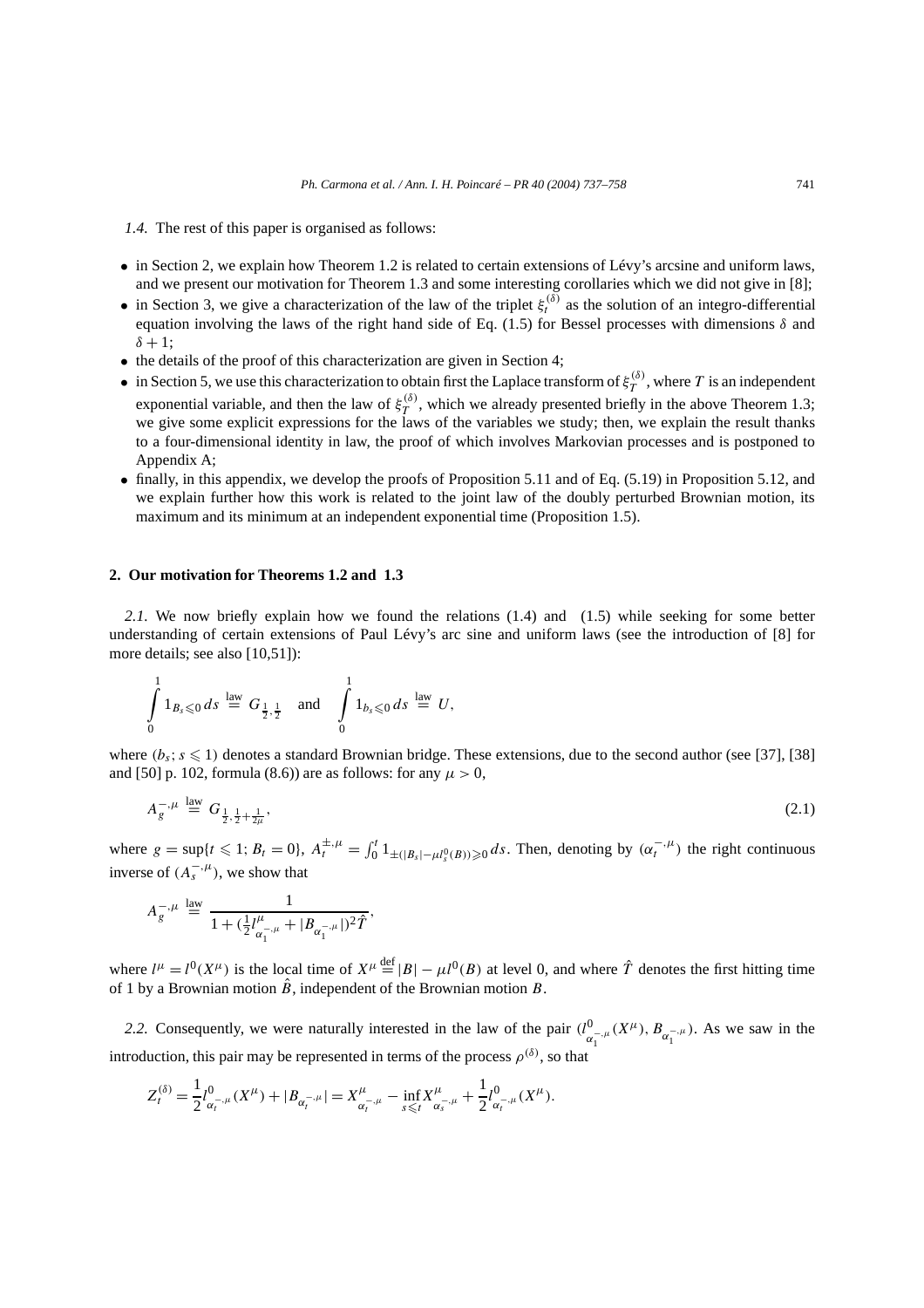Now, Theorem 1.2 may be re-written as follows:

**Theorem 2.1.** *For every fixed*  $t > 0$ :

$$
\left(\mu l_{\alpha_{t}}^{0}(\beta),\frac{1}{2}l_{\alpha_{t}}^{0}(\beta)+|B_{\alpha_{t}}^{0}(\beta)|\right)\stackrel{\text{law}}{=} \left(\frac{1}{2}\int_{0}^{t} \frac{ds}{R_{s}^{(1+\frac{1}{\mu})}},R_{t}^{(1+\frac{1}{\mu})}\right).
$$
\n(2.2)

*2.3.* Before going on, we now present some variants and corollaries of our Theorems 1.1 and 1.2. We find these to be interesting remarks; furthermore, they should provide examples of weak Bessel processes, that is processes  $(Z_t; t \geq 0)$  which are distributed as Bessel processes at any time *t* but not as processes. (Likewise, weak Brownian motions are constructed in [23]; see [40]).

(1) Thanks to Lévy's identity (1.1), one deduces:

$$
(S_t^{|B|}; l_t^0(B) - |B_t|; t \ge 0) \stackrel{\text{law}}{=} (\sup_{s \le t} (S_s^B - B_s), B_t; t \ge 0).
$$
 (2.3)

In particular, the process  $(\sup_{0 \le r \le s \le t} (B_r + B_t - B_s); t \ge 0)$  which appears in [34] is distributed as  $(Z_t =$  $S_t^{|B|} + l_t^0(B) - |B_t|$ ;  $t \ge 0$ ), that is, as a consequence of the preceding result, like the two-dimensional Bessel  $R_t^{(2)}$ at any fixed time *t*. Moreover, the greatest downfall before *t* of a standard Brownian motion, i.e.  $\sup_{s \le t} (S_s^B - B_s)$ , is distributed as  $\frac{1}{2} \int_0^t \frac{ds}{R_s^{(2)}}$ . Changing *B* in −*B*, we recognize the score  $\xi_0(t)$  of the Brownian motion *B*, which appears as the limit in distribution of the local score of a sequence of i.i.d. random variables (the local score is an important tool for DNA sequence analysis, see [17]). This variable also appears for instance in the study of the simple random walk in random environment (see [26] where it is denoted  $W_t^{\sharp}$  with  $W = -B$ ).

(2) Here, we fix  $t > 0$ .  $(B_t - B_{t-s})_{0 \le s \le t}$  is a Brownian motion, the identity (2.3) may be rewritten as:

$$
\left(\sup_{s\leq t} (B_s - \inf_{s\leq v\leq t} B_v), B_t\right) \stackrel{\text{law}}{=} \left(\frac{1}{2} \int_0^t \frac{ds}{R_s^{(2)}}, R_t^{(2)} - \frac{1}{2} \int_0^t \frac{ds}{R_s^{(2)}}\right). \tag{2.4}
$$

(3) Thanks to the well-known Cameron–Martin relationship between Brownian motion and Brownian motion with drift, the result of Theorem 1.1 may be extended to some couples of diffusions, indexed by a parameter  $c \in \mathbb{R}$ .

On one hand, we consider the bang-bang diffusion  $Y^{(c)}$ , with parameter c, which is defined as the solution of (see [29], [1] and [28], Chapter VI.5):

$$
Y_t = B_t - c \int\limits_0^t \operatorname{sgn}(Y_s) \, ds.
$$

We recall the extension of Lévy's representation of reflected Brownian motion by Fitzsimmons [22], Graversen and Shiryaev [25], Cherny and Shiryaev [13]:

$$
\left(|Y_t^{(c)}|, \tilde{L}_t^{(c)}; t \geq 0\right) \stackrel{\text{law}}{=} (\hat{S}_t^{(c)} - \hat{B}_t^{(c)}, \hat{S}_t^{(c)}; t \geq 0),\tag{2.5}
$$

where, in order to avoid confusion with other processes, we have denoted:

$$
\hat{B}_t^{(c)} = B_t + ct, \qquad \hat{S}_t^{(c)} = \sup_{s \leq t} (\hat{B}_s^{(c)}),
$$

and  $\tilde{L}^{(c)}$  denotes the local time at 0 of  $Y^{(c)}$ . Of course, formula (2.5) immediately follows from Itô's formula and Skorokhod's lemma.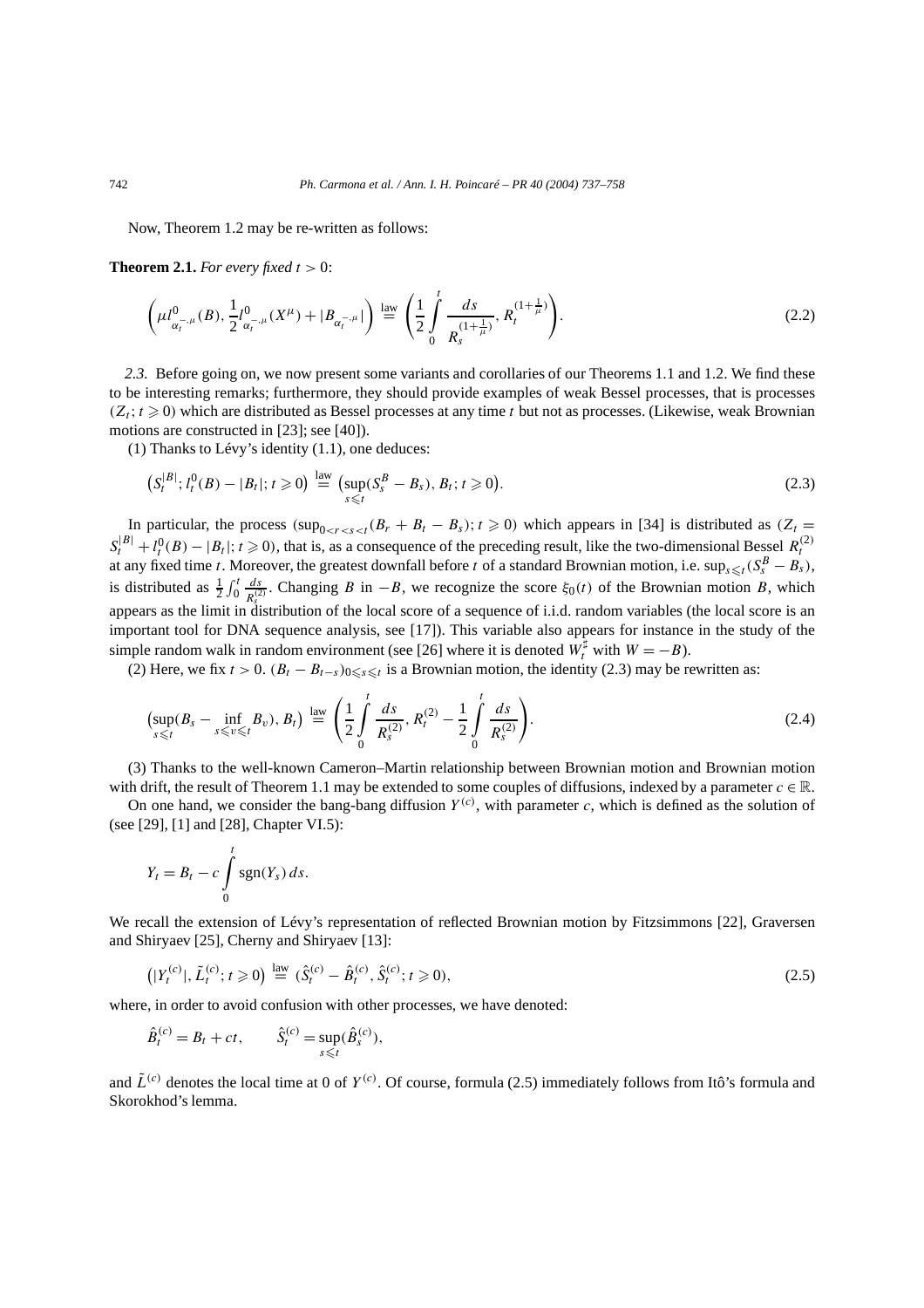On the other hand, we introduce the 2-dimensional Bessel process,  $R^{(2,c)}$  with "naïve" drift *c* (which plays some important role in [49]), as the solution of:

$$
R_t = B_t + ct + \frac{1}{2} \int_0^t \frac{ds}{R_s}.
$$

Then, Theorem 1.1 may be extended as follows:

**Theorem 2.2.** *For every*  $c \in \mathbb{R}$  *and*  $t > 0$ *, the identity in law*:

$$
(\tilde{S}_{t}^{(c)}, \tilde{S}_{t}^{(c)} - \tilde{\rho}_{t}^{(c)} + \tilde{L}_{t}^{(c)}) \stackrel{\text{law}}{=} \left( \frac{1}{2} \int_{0}^{t} \frac{ds}{R_{s}^{(2,c)}}, R_{t}^{(2,c)} \right)
$$

holds, where  $\tilde{\rho}_t^{(c)}$  denotes the absolute value of the bang-bang diffusion  $Y^{(c)},$   $\tilde{L}^{(c)}$  is the local time at  $0$  of  $Y^{(c)},$  and  $R^{(2,c)}$  *is defined as above.* 

## **3. A trivariate law**

*3.1.* The following theorem characterizes the law of  $\xi_t^{(\delta)}$  $\stackrel{\text{def}}{=} (S_t^{(\delta)}, Z_t^{(\delta)}, L_t^{(\delta)})$ . Note that, thanks to the scaling property: *ξ(δ) t*  $\stackrel{\text{law}}{=} \sqrt{t} \xi_1^{(\delta)}$ .

**Theorem 3.1.** *For every*  $f \in C^{1,2,1}(\mathbb{R}^3_+, \mathbb{R})$ , *one has, with the notations introduced in the introduction*:

$$
\mathbb{E}\left[f(\xi_t^{(\delta)})\right] = f(0) + \frac{1}{2}\mathbb{E}\left[\int_0^t \frac{\partial^2 f}{\partial z^2}(\xi_u^{(\delta)}) du\right] + \mathbb{E}^{(\delta)}\left[\int_0^t \left(\frac{\partial f}{\partial s} + (\delta - 1)\frac{\partial f}{\partial z}\right)(\tilde{H}_u, R_u, R_u) d\tilde{H}_u\right] + (\delta - 1)\mathbb{E}^{(\delta + 1)}\left[\int_0^t \frac{\partial f}{\partial t}(\tilde{H}_u, \tilde{H}_u + R_u, R_u) d\tilde{H}_u\right].
$$
\n(3.1)

**Proof.** The proof of Theorem 3.1 relies upon:

- the combination of Itô's formula together with the two following important lemmata, whose proofs are postponed to the next Section 4;
- the fact that  $Z^{(\delta)} = L^{(\delta)}$  when  $S^{(\delta)}$  increases,  $Z^{(\delta)} = L^{(\delta)} + S^{(\delta)}$  when  $L^{(\delta)}$  increases, and  $Z^{(\delta)} = \beta + (\delta 1)S^{(\delta)}$ according to  $(1.3)$ .  $\Box$

**Lemma 3.2** [8, Proposition 9]. *For every Borel positive function*  $f : \mathbb{R}^3_+ \to \mathbb{R}_+$ *, we have, denoting*  $Z^{(\delta)} \stackrel{\text{def}}{=} S^{(\delta)} \rho^{(\delta)} + L^{(\delta)}$ :

$$
\mathbb{E}\left[\int_{0}^{\infty} dS_{s}^{(\delta)} f(s, S_{s}^{(\delta)}, L_{s}^{(\delta)})\right] = \mathbb{E}^{(\delta)}\left[\int_{0}^{\infty} d\tilde{H}_{s} f(s, \tilde{H}_{s}, R_{s})\right].
$$
\n(3.2)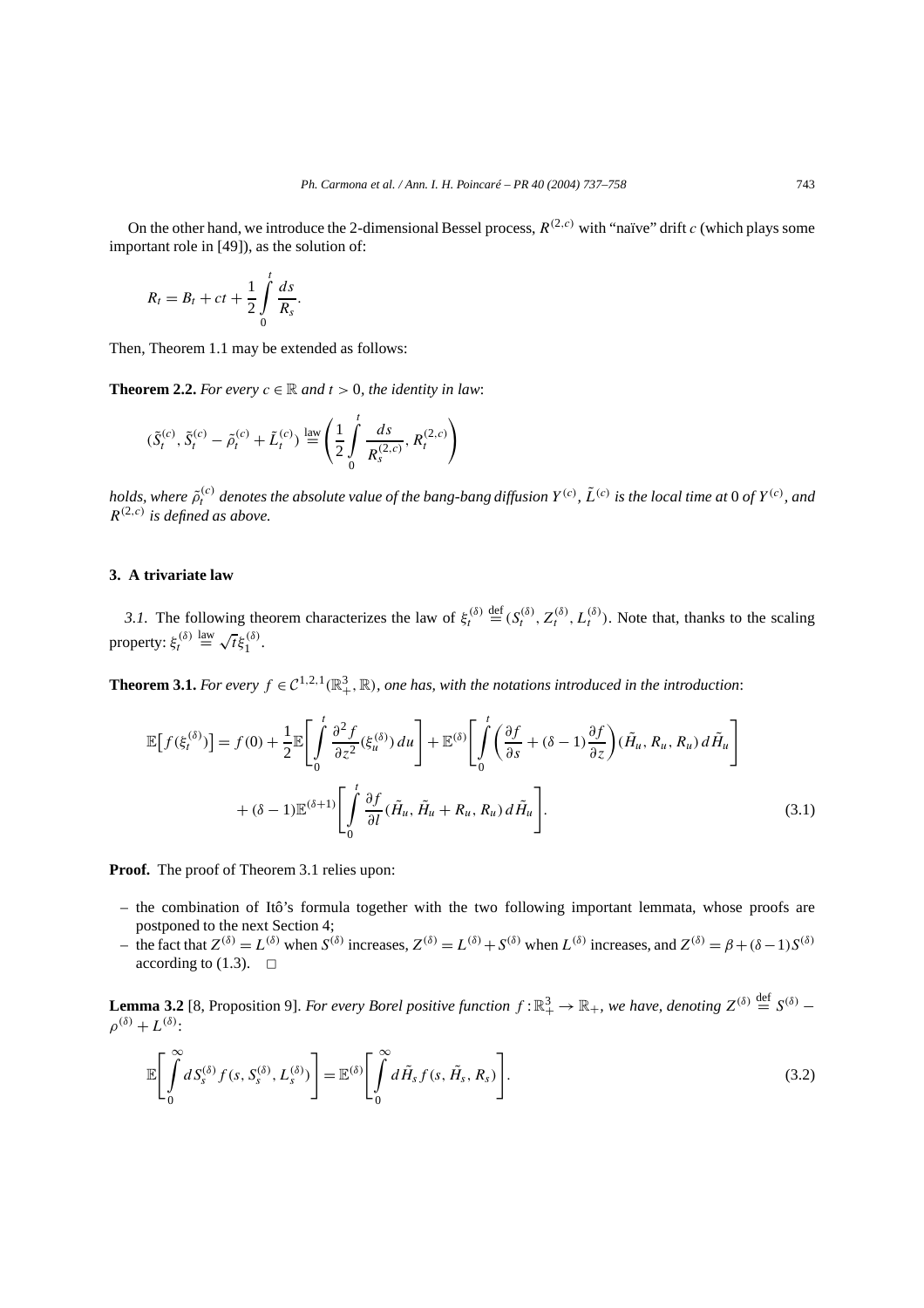**Lemma 3.3.** For every Borel positive function  $f : \mathbb{R}^3_+ \to \mathbb{R}_+$ , we have:

$$
\mathbb{E}\Bigg[\int\limits_0^\infty dL_s^{(\delta)}f(s,S_s^{(\delta)},L_s^{(\delta)})\Bigg]=(\delta-1)\mathbb{E}^{(\delta+1)}\Bigg[\int\limits_0^\infty d\tilde{H}_s f(s,\tilde{H}_s,R_s)\Bigg].\tag{3.3}
$$

*3.2.* A proof of Theorem 1.2 now follows easily from Theorem 3.1. We take  $f(s, z) = \phi(s) \exp(-bz)$  with  $\phi \in C^1(\mathbb{R}_+),$  and we define

$$
F_t^{(\delta)}(b) = \mathbb{E}^{(\delta)} \Bigg[ \int_0^t \big( \phi'(\tilde{H}_s) - (\delta - 1) b \phi(\tilde{H}_s) \big) \exp(-bR_s) d\tilde{H}_s \Bigg].
$$

We note that both functions  $\Phi_t^{(\delta)}(b) = \mathbb{E}[\phi(S_t^{(\delta)}) \exp(-bZ_t^{(\delta)})]$  and  $\tilde{\Phi}_t^{(\delta)}(b) = \mathbb{E}^{(\delta)}[\phi(\tilde{H}_t) \exp(-bR_t)]$  satisfy the same following equation:

$$
\psi_t(b) = \phi(0) + \frac{b^2}{2} \int_0^t \psi_s(b)ds + F_t^{(\delta)}(b). \tag{3.4}
$$

This is obtained, for  $\Phi_t^{(\delta)}$  thanks to Theorem 3.1, and for  $\tilde{\Phi}_t^{(\delta)}$  thanks to Itô's formula, since the Bessel process of dimension *δ* satisfies

$$
dR_t = d\gamma_t + (\delta - 1) d\tilde{H}_t,
$$

where  $\gamma$  is a Brownian motion ([47], Chapter XI, Exercise 1.28, p. 451).

As a consequence of (3.4), we find:

$$
\psi_t(b) = \exp\left(\frac{b^2}{2}t\right) \left\{\phi(0) + \int\limits_0^t \exp\left(-\frac{b^2s}{2}\right) ds\left(F_s^{(\delta)}(b)\right)\right\}.
$$

In particular:

$$
\Phi_t^{(\delta)}(b) = \tilde{\Phi}_t^{(\delta)}(b),
$$

thus proving Theorem 1.2.

**Remark 3.4.** A variant of the above arguments shows that the law of  $\xi_1^{(\delta)}$  is uniquely determined, via Eq. (3.1), in terms of the laws of  $(\tilde{H}_1, R_1, \mathbb{P}^{(\delta)})$  and  $(\tilde{H}_1, R_1, \mathbb{P}^{(\delta+1)})$ , as asserted in Section 3.1 above.

#### **4. Proofs and amplifications of Lemmata 3.2 and 3.3**

The proofs rely upon some adequate extensions of the classical Ray–Knight theorems for Brownian local times, as well as on some time substitutions transforming squared Bessel processes into Bessel processes, and vice-versa. Here are the details. Other references on Ray–Knight theorems are [15,16,21,27,35].

*4.1.* We first recall the basic Ray–Knight theorems, which we present here (this is more convenient for our present purpose) for the local times of the reflecting Brownian motion  $(\rho_t = |B_t|; t \ge 0)$ ; we denote these local times as  $(l_t^x(\rho); x \ge 0, t \ge 0)$ ; they are jointly continuous, and satisfy the density of occupation formula:

$$
\int_{0}^{t} f(\rho_{s}) ds = \int_{0}^{\infty} f(x) l_{t}^{x}(\rho) dx = \int_{0}^{\infty} f(x) (l_{t}^{x}(B) + l_{t}^{-x}(B)) dx,
$$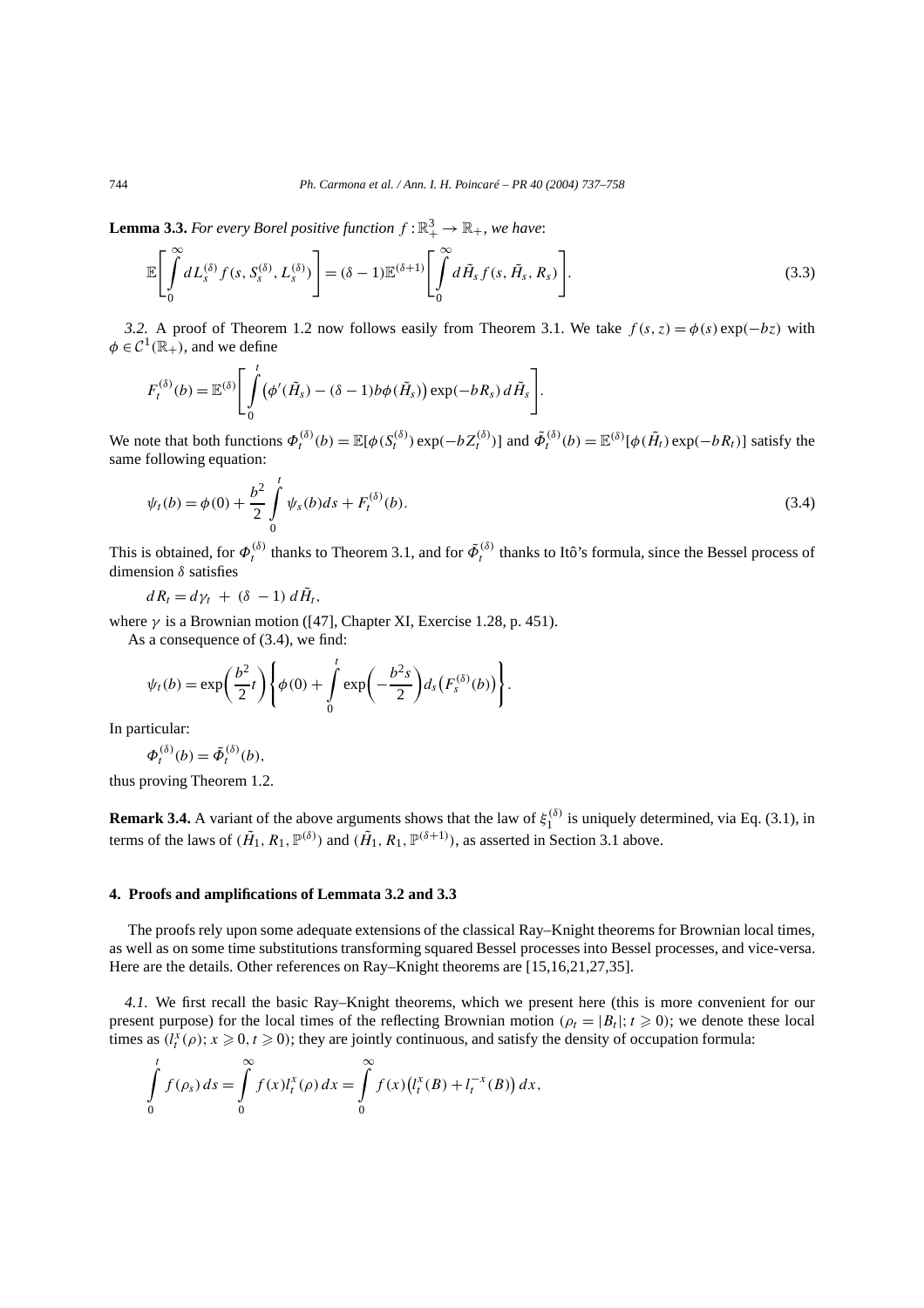for every Borel function  $f : \mathbb{R}_+ \to \mathbb{R}_+$ .

(RK1) Let  $a > 0$ , and  $T_a^*$  $\stackrel{\text{def}}{=} \inf\{t; \rho_t = a\}.$  Then, one has:

$$
\left\{l_{T_a^*}^{a-x}(\rho); 0 \leq x \leq a\right\} \stackrel{\text{law}}{=} \left\{(R_x^{(2)})^2; 0 \leq x \leq a\right\},\
$$

where  $R^{(2)}$  is a Bessel process of dimension 2 starting at 0.

- (RK2) Let  $l > 0$ , and  $\tau_l \stackrel{\text{def}}{=} \inf\{t; l_l^0(\rho) > l\} = \inf\{t; l_l^0(B) > \frac{l}{2}\}\$ . Then,  $\{l_{\tau_l}^x(\rho); x \ge 0\}$  is distributed as a squared Bessel process of dimension 0 starting at *l*.
	- *4.2.* Here are the promised extensions of (RK1) and (RK2) to the local times of  $\rho^{(\delta)}$ .

**Theorem 4.1.** Let  $\delta > 1$ , and  $\hat{\delta} = 2(\delta - 1)$ , and  $\rho^{(\delta)}$  denotes the process defined in (1.3). We denote by  $(l<sub>t</sub><sup>x</sup>(\rho<sup>(δ)</sup>)$ ;  $x \ge 0$ ,  $t \ge 0$ ) *its jointly continuous family of local times. Then*:

- $(RK1)_{\delta}$  *if*  $T_a^{(\delta)} \stackrel{\text{def}}{=} \inf\{t; \rho_t^{(\delta)} = a\}$ *, the process*  $\{l_{\tau^{(\delta)}}^{a-x}\}$  $T_a^{a-x}(\rho^{(\delta)}); 0 \leq x \leq a$ } *is distributed as the square of a δ*ˆ*-dimensional Bessel process starting from* 0;
- $(RK2)$ <sup> $\delta$ </sup> *if*  $\tau_l^{(\delta)}$  $\stackrel{\text{def}}{=} \inf\{t; l_l^0(\rho^{(\delta)}) > l\}$ , then,  $\{l_{\tau_l^{(\delta)}}^x(\rho^{(\delta)})$ ;  $x \geqslant 0\}$  is distributed as the square of a Bessel process of *l dimension* 2*(*2 − *δ), starting at l, and absorbed when it reaches* 0*.*

**Proof.** The proof is based on the representation of the process  $(\rho_t^{(\delta)})_{t \geq 0}$ , already explained in Section 2.2. Here, we drop the subscript  $\mu$  to make notations clearer.

Denoting by  $l_t^a(\rho^{(\delta)})$  the local time of  $\rho^{(\delta)}$  at time *t* and level *a*, and by  $T_{-1}(X)$  the first hitting time of −1 by *X*, we obtain:

$$
T_1^{(\delta)} = \inf\{s; X_{\alpha_s^-}^- = 1\} = A_{\inf\{s; X_{\alpha_s^-}^- = 1\}}^- = A_{T_{-1}(X)}^-,
$$
  

$$
\forall a > 0, \quad l_{T_1^{(\delta)}}^a(\rho^{(\delta)}) = l_{T_{-1}(X)}^{-a}(X),
$$

and

$$
\frac{1}{2}l_{T_1^{(\delta)}}^{(\delta)} = L_{T_1^{(\delta)}}^{(\delta)} = \frac{1}{2}l_{T_{-1}(X)}^{0}(X).
$$

Thanks to [30,41] (Corollary 2.2), [4] and [7] (Corollary 3.4.1ii) pages 15 and 16), we know that the local time process  $(l_{T_{-1}(X)}^{a-1}(X); 0 \le a \le 1)$  is distributed as a squared Bessel process starting at 0 and of dimension  $\frac{2}{\mu} = 2(\delta - 1) = \hat{\delta}$ . This gives the first desired result.

With the same arguments, we have  $l_{\tau_l^{(\delta)}}^x(\rho^{(\delta)}) = l_{\tau_l^{(\delta)}}^{-x}(X)$  for every  $x \ge 0$ , and Theorem 3.3 of [7] gives the second desired result.  $\square$ 

*4.3.* We now prove Lemma 3.3. In order to vary our arguments from the proof of Lemma 3.2 given in [8], we shall present a general identity involving essentially the local times of  $\rho^{(\delta)}$ , up to  $\tau_l^{(\delta)}$ .

**Proposition 4.2.** *For every positive functional*  $\Phi$  *on*  $C(\mathbb{R}_+,\mathbb{R}_+)$ *, one has:* 

$$
\mathbb{E}\Bigg[\int_{0}^{\infty} dL_{s}^{(\delta)}\Phi(t_{s}^{S_{s}^{(\delta)}-x}(\rho^{(\delta)});x\leqslant S_{s}^{(\delta)})\Bigg]=(\delta-1)\mathbb{E}^{(2\delta)}\Bigg[\int_{0}^{\infty} dt\Phi(R_{x}^{2};x\leqslant t)\Bigg].\tag{4.1}
$$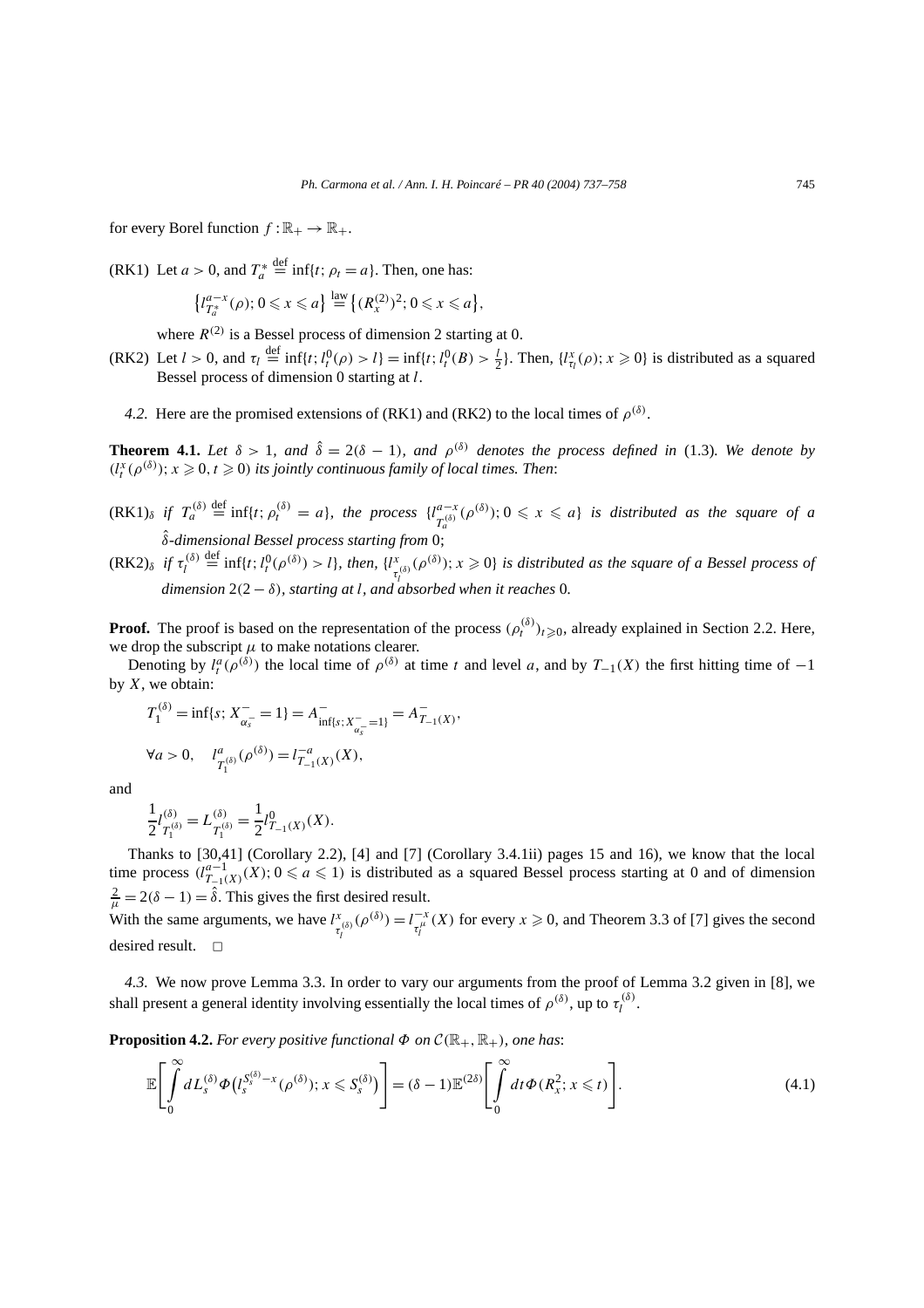**Proof.** We first make the obvious time-change on the left-hand side of (4.1) which we denote by *I*. Thus, this term takes the form (we drop the superscript  $\delta$  here):

$$
2I = \left[\int\limits_0^\infty dl \,\Phi(l_{\tau_l}^{S_{\tau_l}-x}; x \leq S_{\tau_l})\right] = \int\limits_0^\infty \mathbb{Q}_l^{(4-2\delta)}\big[\Phi(V_{T_0-x}; x \leq T_0)\big] dl
$$

thanks to the second part of Theorem 4.1, and where  $\mathbb{Q}_l^d$  is the law of the square of a *d*-dimensional Bessel process *V*, starting at *l*, killed at  $T_0 = \inf\{y; V_y = 0\}.$ 

Using D. Williams' time reversal theorem (cf. [47], Chapter IX, exercise 1.23, p. 451), the previous expression is equal to

$$
2I = \int_{0}^{\infty} \mathbb{Q}_0^{(2\delta)} \big[ \Phi(V_x; x \leq A_l) \big] dl
$$

where  $\Lambda_l = \sup\{s; V_s = l\}$ . Using Fubini's theorem, and the inverse  $\{J_s = \inf_{u \geq s} V_u; s \geq 0\}$  of  $\{\Lambda_l; l \geq 0\}$ , we obtain:

$$
2I = \mathbb{Q}_0^{(2\delta)} \Bigg[ \int\limits_0^\infty \boldsymbol{\Phi}(V_x; x \leqslant s) \, dJ_s \Bigg],
$$

and from [52], Chapter XII, pp. 46–47 (see also [46,48]), we conclude

$$
I = (\delta - 1) \mathbb{Q}_0^{(2\delta)} \left[ \int_0^\infty \Phi(V_x; x \leqslant s) \, ds \right]. \qquad \Box
$$

**End of the proof of Lemma 3.3.** From Proposition 4.2, we deduce:

$$
\mathbb{E}\Bigg[\int_0^\infty dL_s^{(\delta)}f(s,S_s^{(\delta)},L_s^{(\delta)})\Bigg]=(\delta-1)\mathbb{E}^{(2\delta)}\Bigg[\int_0^\infty dl\ f\Bigg(\int_0^l R_x^2\,dx,l,\frac{1}{2}R_l^2\Bigg)\Bigg].
$$

Then we use the time-substitution [47, Chapter XI, Proposition 1.11, p. 416] (see also [5]) transforming the square of the 2 $\delta$ -dimensional Bessel process  $(R_x^2; x \ge 0)$  into a  $\delta'$ -dimensional Bessel process with  $2\delta = 2(\delta' - 1)$ , i.e.  $\delta' = 1 + \delta$ :

$$
\mathbb{E}\Bigg[\int_{0}^{\infty} dL_{s}^{(\delta)} f(s, S_{s}^{(\delta)}, L_{s}^{(\delta)})\Bigg] = (\delta - 1)\mathbb{E}^{(\delta+1)}\Bigg[\int_{0}^{\infty} f(s, H_{s}, 2R_{s}) dH_{s}\Bigg]
$$

$$
= (\delta - 1)\mathbb{E}^{(\delta+1)}\Bigg[\int_{0}^{\infty} f(t, \tilde{H}_{t}, R_{t}) d\tilde{H}_{t}\Bigg] \text{ by scaling.} \square
$$

*4.4.* The following analogue of Proposition 4.2 is an immediate consequence of  $(RK1)$ <sup> $\delta$ </sup> (see Theorem 4.1 above).

**Proposition 4.3.** *For every positive functional*  $\Phi$  *on*  $C(\mathbb{R}_+,\mathbb{R}_+)$ *, one has:* 

$$
\mathbb{E}\Bigg[\int\limits_{0}^{\infty} dS_{u}^{(\delta)}\,\Phi\big(l_{u}^{S_{u}^{(\delta)}-x}(\rho^{(\delta)});x\leqslant S_{u}^{(\delta)}\big)\Bigg]=(\delta-1)\mathbb{E}^{2(\delta-1)}\Bigg[\int\limits_{0}^{\infty} ds\,\Phi(R_{x}^{2};x\leqslant s)\Bigg].\tag{4.2}
$$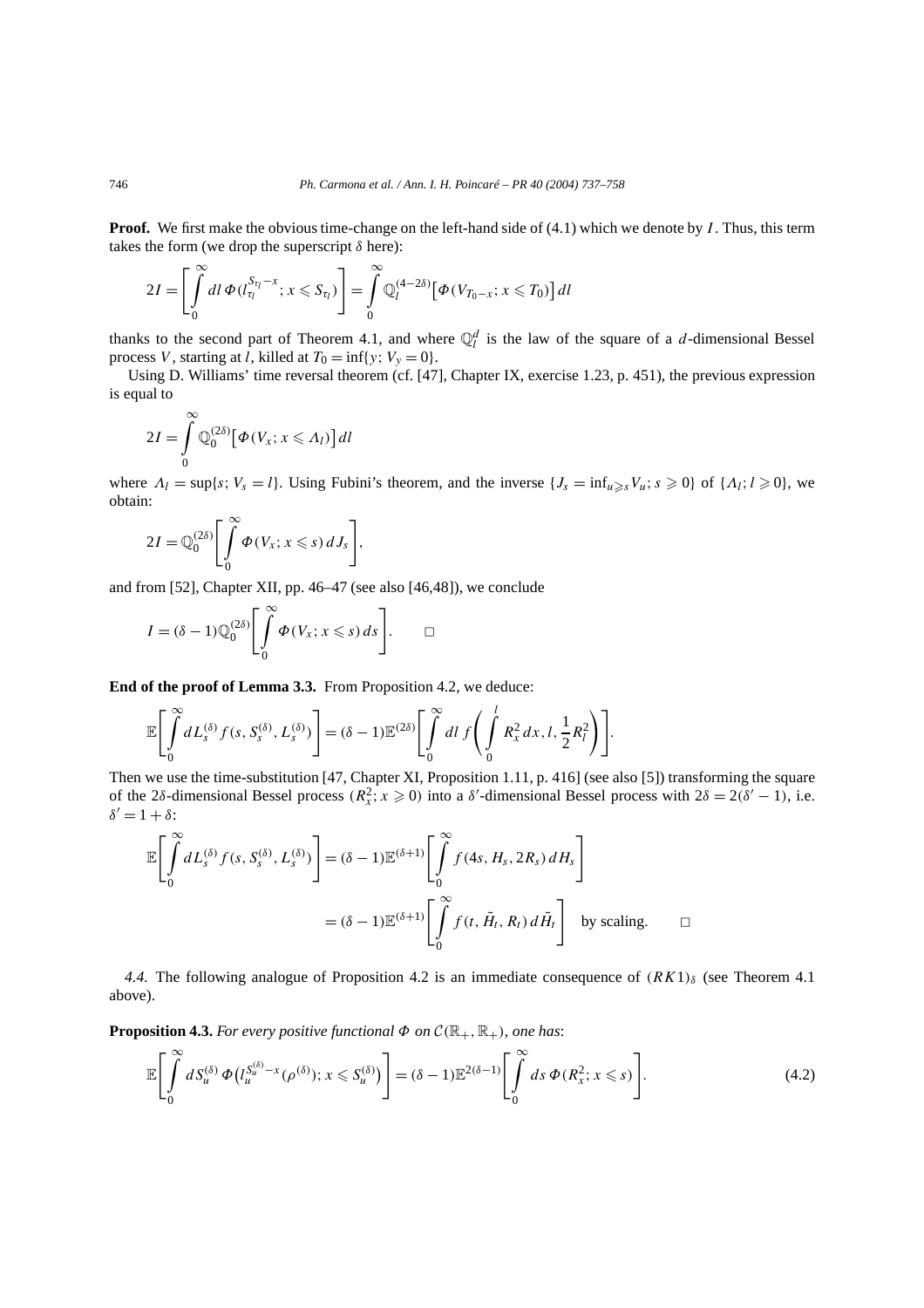## **5.** The law of the triplet  $\xi_T^{(\delta)}=(S_T^{(\delta)},Z_T^{(\delta)},L_T^{(\delta)}),$  at an independent exponential time  $T$

*5.1.* We now explain, with the help of Theorem 3.1, how we deduce the law of  $\xi_T^{(\delta)}$ , where *T* is an independent exponential time, which, by scaling, may be assumed to have parameter  $\frac{1}{2}$ .

**Proposition 5.1.** Let T an independent exponential time of parameter  $\frac{1}{2}$ . Then, for every positive  $\alpha$ ,  $\beta$  and  $\gamma$ , one *has*:

$$
(1 - \beta^2) \mathbb{E} \Big[ \exp\Big( -\alpha S_T^{(\delta)} - \beta \rho_T^{(\delta)} - \gamma L_T^{(\delta)} \Big) \Big] = 1 - \frac{\alpha + (2 - \delta)\beta}{2} \mathbb{E}^{\delta} \Big[ \frac{1}{R_T} \exp\Big( -(\alpha + \beta) \tilde{H}_T - \gamma R_T \Big) \Big] - (\delta - 1) \frac{\beta + \gamma}{2} \mathbb{E}^{\delta + 1} \Big[ \frac{1}{R_T} \exp\Big( -\alpha \tilde{H}_T - \gamma R_T \Big) \Big] = 1 - B \Big( \frac{1}{2}, \frac{\delta - 1}{2} \Big) \frac{\alpha + (2 - \delta)\beta}{2} \mathbb{E} \Big[ \exp\Big( -\frac{\alpha + \beta}{2} A_{\delta - 1} - \gamma B_{\delta - 1} \Big) \Big] - (\delta - 1) B \Big( \frac{1}{2}, \frac{\delta}{2} \Big) \frac{\beta + \gamma}{2} \mathbb{E} \Big[ \exp\Big( -\frac{\alpha}{2} A_{\delta} - \gamma B_{\delta} \Big) \Big], \tag{5.1}
$$

where the pair  $(A_{2d},B_{2d})$  is distributed as  $(\ln \frac{G_d}{G'_d}|,|G_d-G'_d|)$ ,  $G_d$  and  $G'_d$  being two independent gamma *variables of parameter d.*

**Proof.** We prove the first equality in Proposition 5.1 applying Theorem 3.1 to  $f(s, z, l) = \exp(-as - bz - cl)$ . To obtain the second equality, we use the following representation (see [43]):

$$
\mathbb{E}\bigg[\exp\bigg(-\frac{\lambda}{2}A_{2d}-\gamma B_{2d}\bigg)\bigg]=\frac{\Gamma(d+\frac{1}{2})}{\Gamma(d)\Gamma(\frac{1}{2})}\mathbb{E}^{2d+1}\bigg[\frac{1}{R_T}\exp(-\lambda\tilde{H}_T-\gamma R_T)\bigg].\qquad \Box
$$
\n(5.2)

**Remark 5.2.** As a consequence of Theorem 1.2 and of the definition of  $(A_{\delta-1}, B_{\delta-1})$ , we obtain some identities between the gamma and beta variables which appear in these identities in law. We may show they are in fact the consequence of the following identity, in the particular case  $a = \frac{\delta - 1}{2}$ :

$$
G_{a,a} \wedge (1 - G_{a,a}) \stackrel{\text{law}}{=} \frac{1 - \sqrt{G_{\frac{1}{2},a}}}{2}.
$$

For more details about the pair  $(A_{2d}, B_{2d})$ , see [43].

In this section, we also note that the joint law of either side of (1.5) may be characterized explicitly as follows (see [43]):

**Proposition 5.3.** Let  $(U^{(\delta)}, V^{(\delta)})$  be a pair of random variables which follows the common law of either side *of* (1.5) *for*  $t = 1$ *. Then for every*  $\alpha \ge 0$  *and*  $\beta \ge 0$ *, one has:* 

$$
\mathbb{E}\left[(U^{(\delta)})^{\alpha}(V^{(\delta)})^{\beta}\right] = \frac{\Gamma(\delta+\beta)}{2^{\frac{\alpha+\beta}{2}}\Gamma(1+\frac{\alpha+\beta}{2})\Gamma(\delta-1)}\int_{0}^{\infty} z^{\alpha} \frac{(\sin z)^{\beta+1}}{(\cosh z)^{\delta+\beta}} dz.
$$

*In particular,*  $\mathbb{E}[(V^{(\delta)})^{\beta}] = 2^{\beta/2} \Gamma(\frac{\delta + \beta}{2}) / \Gamma(\frac{\delta}{2})$ *.* 

Then, inverting the Laplace transform written in (5.1) with usual computations and the help of Lebedev [32], we obtain the trivariate law of  $(S_T^{(\delta)}, \rho_T^{(\delta)}, L_T^{(\delta)})$  in the form presented in Theorem 1.3.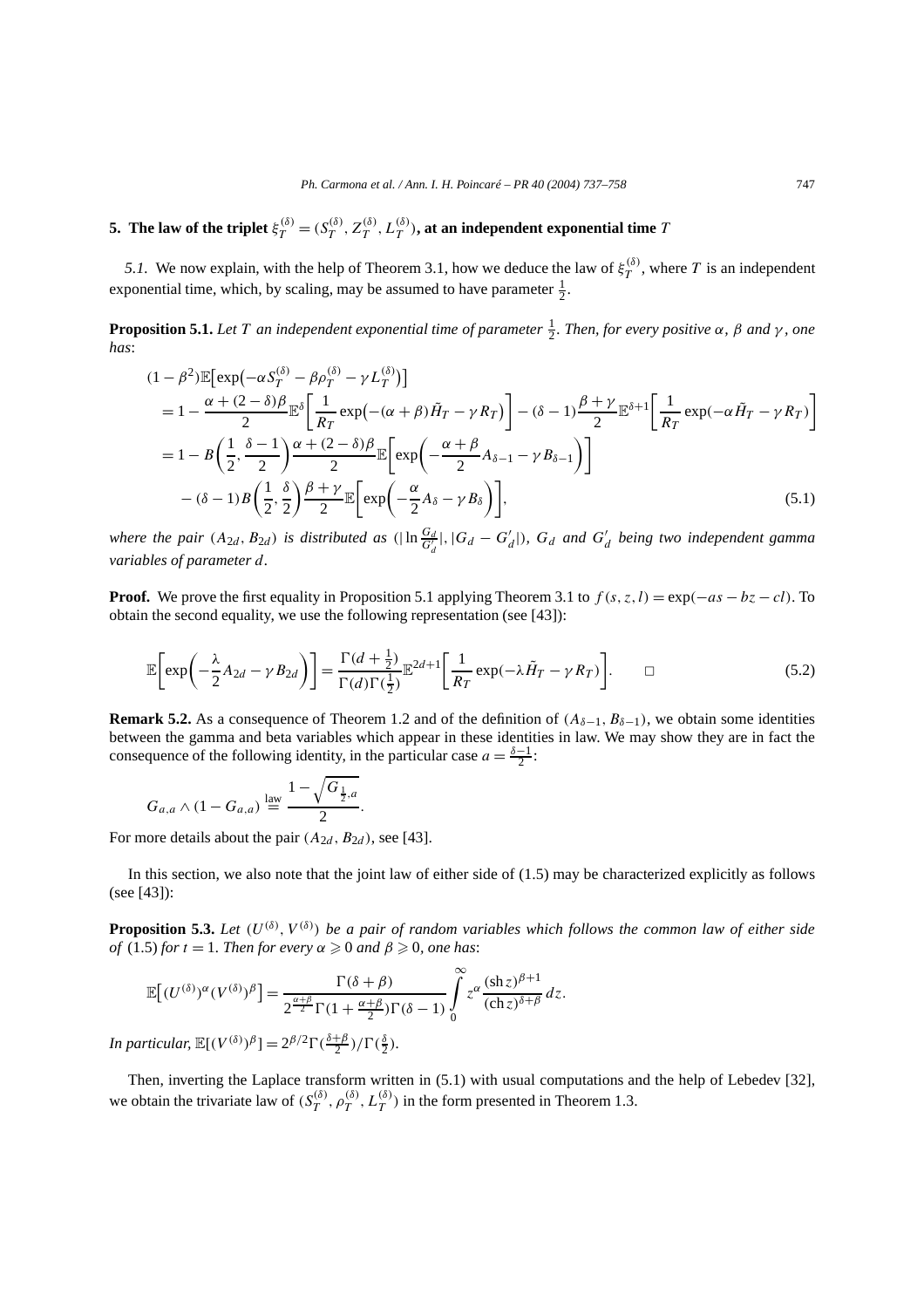*5.2.* Now, we shall discuss in detail a number of features of this trivariate law.

**Theorem 5.4.** *The joint law of*  $(S_T^{(\delta)}, \rho_T^{(\delta)}, L_T^{(\delta)})$  *may be described as follows:* (i)

$$
\mathbb{P}(S_T^{(\delta)} \in ds, \rho_T^{(\delta)} \in dx) = (\delta - 1)1_{0 < x < s} \frac{\operatorname{ch} x}{(\operatorname{ch} s)^{\delta}} ds \, dx,\tag{5.3}
$$

*i.e. denoting by U and V two independent variables uniformly distributed on* [0*,* 1]*,*

$$
\left(\frac{1}{\mathrm{ch}(S_T^{(\delta)})}, \frac{\mathrm{sh}(\rho_T^{(\delta)})}{\mathrm{sh}(S_T^{(\delta)})}\right) \stackrel{\text{law}}{=} (U^{\frac{1}{\delta - 1}}, V). \tag{5.4}
$$

$$
(ii)
$$

$$
\mathbb{P}\big[L_T^{(\delta)}\coth(S_T^{(\delta)}) \in dl / S_T^{(\delta)} = s, \rho_T^{(\delta)} = \rho\big] = \frac{\text{th}\,\rho}{\text{th}\,s} \mathbb{P}\big[G_{\delta-1} \in dl\big] + \left(1 - \frac{\text{th}\,\rho}{\text{th}\,s}\right) \mathbb{P}\big[G_{\delta} \in dl\big].\tag{5.5}
$$

Thanks to the scaling property, we deduce [32]:

## **Corollary 5.5.**

$$
\mathbb{P}[S_1^{(\delta)} \in ds, \rho_1^{(\delta)} \in dx] = 2^{\delta - \frac{1}{2}} \sum_{k \ge 0} \frac{(-1)^k \Gamma(k + \delta)}{\sqrt{\pi} \Gamma(\delta - 1)k!} \{ [(2k + \delta)s - x] e^{-\frac{[(2k + \delta)s - x]^2}{2}} + [(2k + \delta)s + x] e^{-\frac{[(2k + \delta)s + x]^2}{2}} \} 1_{0 < x < s} dx ds. \tag{5.6}
$$

For convenience, we now present the three 1-dimensional marginals.

## **Corollary 5.6.**

$$
S_T^{(\delta)} \stackrel{\text{law}}{=} \text{Argch}\big(1/U^{\frac{1}{\delta - 1}}\big),\tag{5.7}
$$

*i.e.*

$$
\mathbb{P}(S_T^{(\delta)} \in ds) = (\delta - 1) \frac{\sin s}{(\cosh s)^{\delta}} 1_{s > 0} ds.
$$
  

$$
L_T^{(\delta)} \stackrel{\text{law}}{=} R_T^{(\delta - 1)},
$$
 (5.8)

$$
\rho_T^{(\delta)} \stackrel{\text{law}}{=} \text{Argsh}\big(V\sqrt{\mathbf{e}/G_{\frac{\delta-1}{2}}}\big),\tag{5.9}
$$

*where V*, **e** *and G*<sub>*§*−1</sub> are independent variables, that is

$$
\mathbb{P}(\rho_T^{(\delta)} \in dx) = \frac{2^{\delta}(\delta - 1)}{\delta} e^{-\delta x} (\operatorname{ch} x)_2 F_1\left(\delta, \frac{\delta}{2}; 1 + \frac{\delta}{2}; -e^{-2x}\right) 1_{x > 0} dx,
$$

*where*  $_2F_1(a, b; c; z)$  *denotes the hypergeometric function* (*see* [32])*.* 

*Consequently, we obtain*:

$$
L_1^{(\delta)} \stackrel{\text{law}}{=} R_1^{(\delta - 1)} \stackrel{\text{law}}{=} \sqrt{2G_{\frac{\delta - 1}{2}}},\tag{5.10}
$$

$$
Z_1^{(\delta)} \stackrel{\text{law}}{=} R_1^{(\delta)} \stackrel{\text{law}}{=} \sqrt{2G_{\frac{\delta}{2}}},\tag{5.11}
$$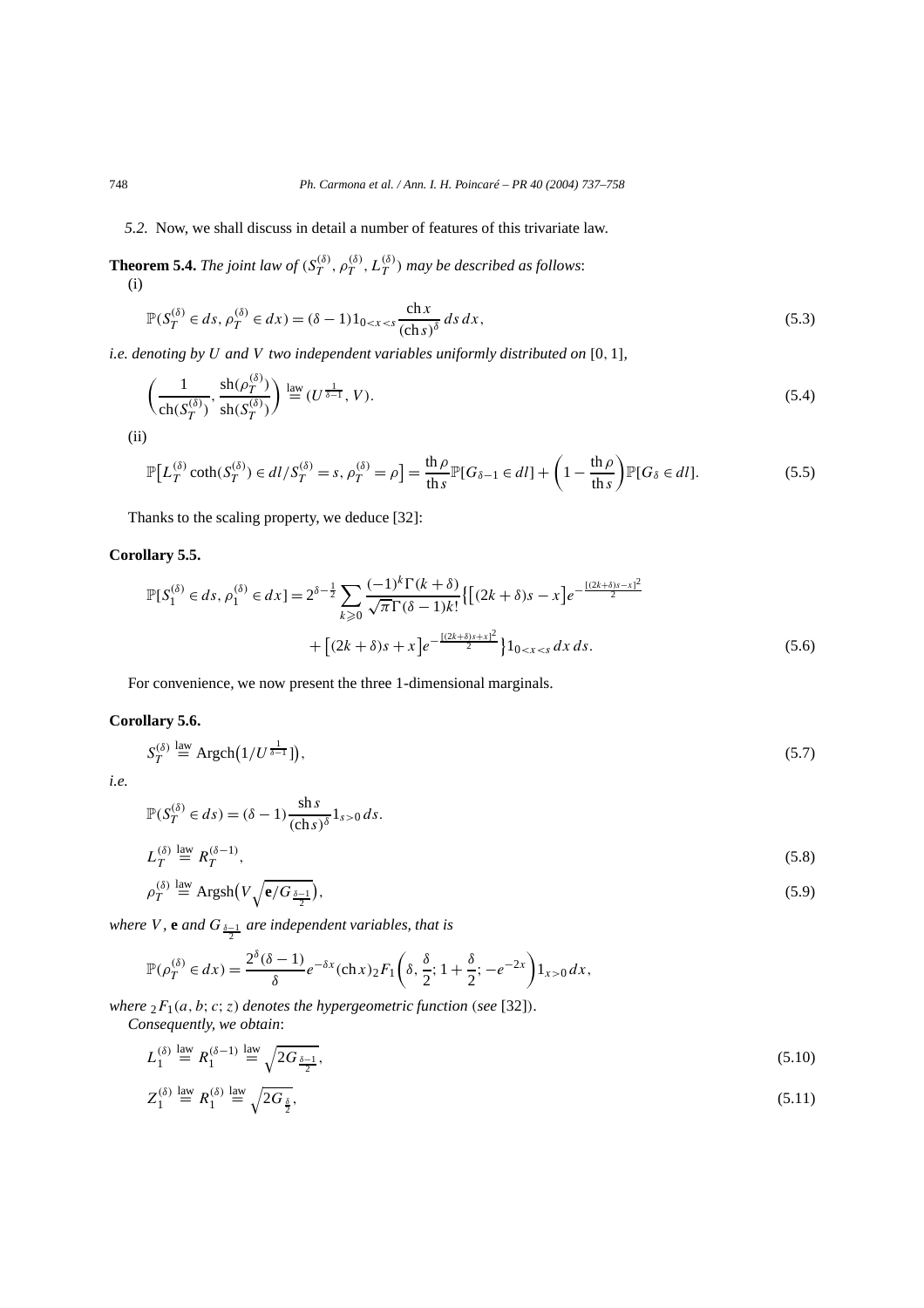$if \delta \neq 2,$ 

$$
\mathbb{P}[\rho_1^{(\delta)} \in dx] = \frac{2^{\delta - \frac{1}{2}}}{\Gamma(\delta - 2)\sqrt{\pi}} \sum_{k \ge 0} (-1)^k \frac{(2k + \delta - 1)\Gamma(k + \delta - 1)}{k!(2k + \delta)(2k + \delta - 2)} \exp\left(-\frac{(2k + \delta - 1)^2 x^2}{2}\right) 1_{x > 0} dx.
$$
 (5.12)

$$
\mathbb{P}[S_1^{(\delta)} \in ds] = \frac{2^{\delta - \frac{1}{2}}}{\sqrt{\pi}} \sum_{k \ge 0} (-1)^k \frac{(2k + \delta - 1)\Gamma(k + \delta - 1)}{k!\Gamma(\delta - 1)} \exp\left(-\frac{(2k + \delta - 1)^2 s^2}{2}\right) 1_{s > 0} ds.
$$
 (5.13)

*5.3.* In the case  $\delta = 2$ , we recover known results (see e.g. [6], p. 333), and we note that these results may be deduced from the following four-variate law, which is obtained using, by now, classical excursion theoretic arguments.

We write  $S_T = m_T \vee M_T$ , where  $m_T = \sup_{u \leq g_T} \rho_u$ , and  $M_T = \sup_{g_T \leq u \leq T} \rho_u$ . Then the pairs  $(m_T, L_T)$  and  $(M_T, \rho_T)$  are independent. Furthermore:

**Lemma 5.7.** *The joint laws of*  $(m_T, L_T)$  *and*  $(M_T, \rho_T)$  *are given by:* 

(i)  $\mathbb{P}(m_T \leq u, L_T \in dl) = e^{-l \coth u} 1_{l>0, u>0} dl;$ 

(ii)  $\mathbb{P}(M_T \in dy, \rho_T \in dx) = \frac{\sin x}{(\sin y)^2} dx dy 1_{0 < x \leq y}$ .

See also, e.g. [47], Chapter XII, Exercise 4.24, p. 510 (or [6]). From Lemma 5.7, we understand better formula (5.5) in this case:

**Corollary 5.8.** *For any positive measurable function f , we have*:

$$
\mathbb{E}\big[f\big(L_T\coth(S_T)\big)1_{m_T
$$

*and*

$$
\mathbb{E}\big[f\big(L_T\coth(S_T)\big)1_{M_T\leqslant m_T}/S_T,\rho_T\big]=\bigg(1-\frac{\operatorname{th}(\rho_T)}{\operatorname{th}(S_T)}\bigg)\mathbb{E}\big[f(G_2)\big].
$$

**Remark 5.9.** Note in particular that the variable  $L_T \coth(S_T)$  and the set  $\{m_T < M_T\}$  are not conditionally independent given the pair  $(S_T, \rho_T)$ .

*5.4.* Now, we explain how Corollary 5.8 extends to the general case *δ >* 1, and yields a better understanding of formula (5.5). Let us introduce some notations:

 $g_t^{(\delta)} = \sup\{s \le t; \rho_s^{(\delta)} = 0\}, \quad m_t^{(\delta)} = \sup$  $s \leqslant g_t^{(\delta)}$  $\rho_s^{(\delta)}$ , and  $M_t^{(\delta)} = \sup$  $g_t^{(\delta)} \leqslant s \leqslant t$ *ρ(δ) <sup>s</sup> ,*

so that  $S_t^{(\delta)} = \max(m_t^{(\delta)}, M_t^{(\delta)})$ .

**Proposition 5.10.** *For any positive measurable function f , we have*:

$$
\mathbb{E}\Big[f\big(L_T^{(\delta)}\coth(S_T^{(\delta)})\big)1_{m_T^{(\delta)} < M_T^{(\delta)}}/S_T^{(\delta)}, \rho_T^{(\delta)}\Big] = \frac{\text{th}(\rho_T^{(\delta)})}{\text{th}(S_T^{(\delta)})}\mathbb{E}\Big[f(G_{\delta-1})\Big] \tag{5.14}
$$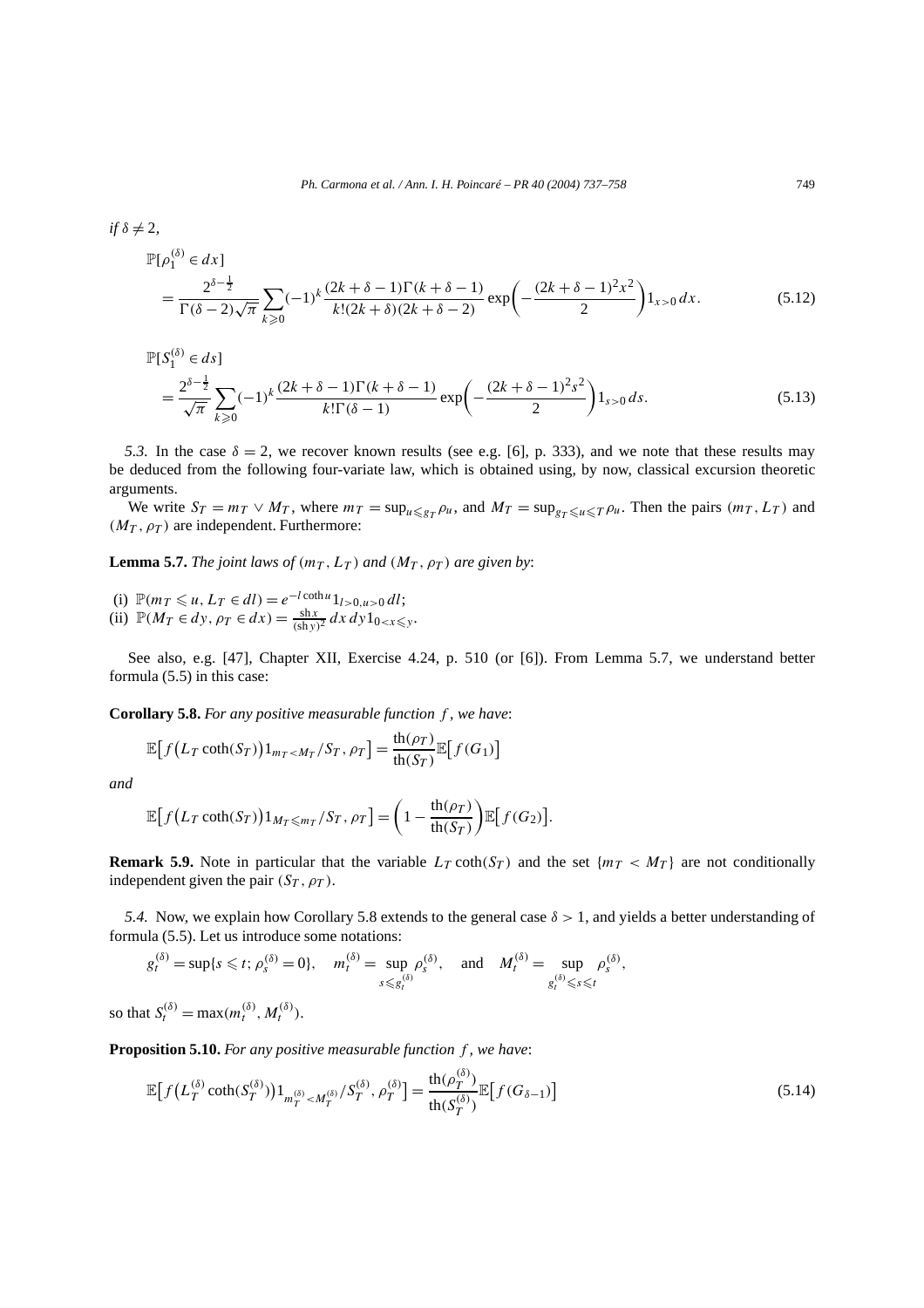*and*

$$
\mathbb{E}\Big[f\big(L_T^{(\delta)}\coth(S_T^{(\delta)})\big)1_{M_T^{(\delta)}\leq m_T^{(\delta)}}/S_T^{(\delta)},\rho_T^{(\delta)}\Big] = \bigg(1 - \frac{\operatorname{th}(\rho_T^{(\delta)})}{\operatorname{th}(S_T^{(\delta)})}\bigg)\mathbb{E}\Big[f(G_\delta)\Big].\tag{5.15}
$$

Let us notice first, that, in terms of perturbed Brownian motion (see Section 2.2), we have:

$$
g_t^{(\delta)} = A^{-,\mu} (g_{\alpha_t^{-,\mu}}^{\mu}), \quad \text{where } g_t^{\mu} = \sup \{ u \le t; X_u^{\mu} = 0 \},
$$
  
and 
$$
m_t^{(\delta)} = \mu l_{g_{\alpha_t^{-,\mu}}}^{\mu}.
$$

As  $\{m_T^{(\delta)} < M_T^{(\delta)}\} = \{m_T^{(\delta)} < S_T^{(\delta)}\}\$ and  $\{M_T^{(\delta)} \leq m_T^{(\delta)}\} = \{S_T^{(\delta)} = m_T^{(\delta)}\}\$ , it is equivalent, but more convenient, to study the quadruplet  $(S_T^{(\delta)}, m_T^{(\delta)}, L_T^{(\delta)}, \rho_T^{(\delta)})$ , so that we are led to express  $\mathbb{E}[F(S_T^{(\delta)})G(m_T^{(\delta)})f(L_T^{(\delta)})k(\rho_T^{(\delta)})]$ , for any 4-tuple *(F, G, f, k)* of positive measurable functions.

**Proposition 5.11.** Let F, G, f and k be four positive measurable functions. Then, using the relation  $\delta = 1 + \frac{1}{\mu}$ , *we have*:

$$
\mathbb{E}\Big[F(S_T^{(\delta)})G(m_T^{(\delta)})f(L_T^{(\delta)})k(\rho_T^{(\delta)})1_{m_T^{(\delta)}< S_T^{(\delta)}}\Big] \\
= \int_{\mathbb{R}_+^2} \frac{f(u)u^{1/\mu}e^{-u\coth z}G(z)z^2 du dz}{2\Gamma(\frac{1}{\mu})(\text{sh }z)^{2+1/\mu}} \mathbb{E}\Bigg[\int_0^{T_1(X^\mu)} F\big[z(1+\mu l_x^0(B))\big]k\big[z(1-X_x^\mu)\big]e^{-z^2x/2}dx\Bigg] \tag{5.16}
$$

*and*

$$
\mathbb{E}\Big[F(S_T^{(\delta)})G(m_T^{(\delta)})f(L_T^{(\delta)})k(\rho_T^{(\delta)})1_{m_T^{(\delta)}=S_T^{(\delta)}}\Big]
$$
\n
$$
=\int_{\mathbb{R}_+^2} \frac{f(u)u^{1/\mu}e^{-u\coth z}G(z)F(z)du dz}{\Gamma(\frac{1}{\mu})(\sh z)^{1+1/\mu}} \int_0^z k(x)\frac{\sh(z-x)}{\sh z}dx.
$$
\n(5.17)

Now, Proposition 5.10 appears as an immediate consequence of Proposition 5.11 and of formula (5.5). See Section A.1 for the proof of Proposition 5.11.

*5.5.* We now present some explicit computations which we deduce from our preceding results.

**Proposition 5.12.** *The law of the 4-tuple*  $(S_T^{(\delta)}, m_T^{(\delta)}, L_T^{(\delta)}, \rho_T^{(\delta)})$  *is given by:* the variable  $L_T^{(\delta)}\coth(m_T^{(\delta)})$  is independent from the triplet  $(m_T^{(\delta)},S_T^{(\delta)},\rho_T^{(\delta)}),$  and

$$
L_T^{(\delta)} \coth(m_T^{(\delta)}) \stackrel{\text{law}}{=} G_\delta,
$$
\n(5.18)

$$
\mathbb{P}[m_T^{(\delta)} < S_T^{(\delta)}; S_T^{(\delta)} \in dt, m_T^{(\delta)} \in ds, \rho_T^{(\delta)} \in dx] = \frac{(\delta - 1)^2 (\sin s)^{\delta - 2}}{(\cosh s)^{\delta} (\sin t)^{\delta}} \sin x \, 1_{0 < x < t} \, 1_{0 < s < t} \, ds \, dt \, dx \tag{5.19}
$$

*and,*

$$
\mathbb{P}[m_T^{(\delta)} = S_T^{(\delta)}; m_T^{(\delta)} \in ds, \rho_T^{(\delta)} \in dx] = \frac{(\delta - 1)\operatorname{sh}(s - x)}{\operatorname{sh}(s)\delta} 1_{0 < x < s} \, dx \, ds. \tag{5.20}
$$

Identities (5.18) and (5.20) are immediate consequences of formulae (5.16) and (5.17). For the proof of (5.19), see Appendix (A.2).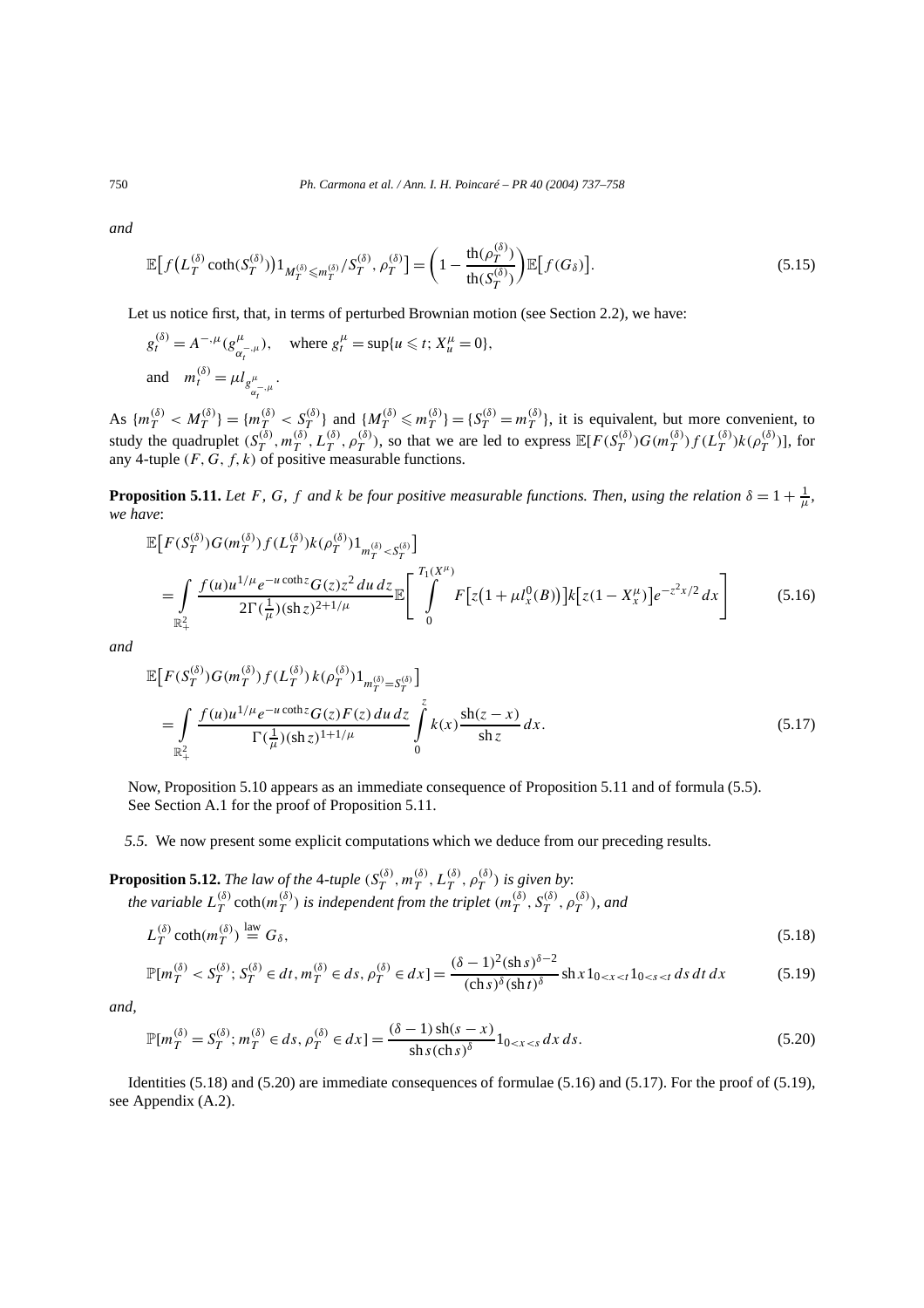In fact this last result may be (partially) obtained using Lemma 4.5 of [7], and following the method we develop in this paper.

**Remark 5.13.** We may write, thanks to (5.14):

$$
\mathbb{E}\Big[F(S_T^{(\delta)})f(L_T^{(\delta)})k(\rho_T^{(\delta)})1_{m_T^{(\delta)} < S_T^{(\delta)}}\Big] = \mathbb{E}\Big[F(S_T^{(\delta)})f\big(G_{\delta-1}\,\text{th}(S_T^{(\delta)})\big)k(\rho_T^{(\delta)})\frac{\text{th}(\rho_T^{(\delta)})}{\text{th}(S_T^{(\delta)})}\Big].\tag{5.21}
$$

th*(ρ(δ)*

Then, we can compute the right-hand side thanks to the form of the density (1.6) given in Theorem 1.3, and the left-hand side thanks to formula (5.16), jointly with the scaling property of perturbed Brownian motion. So, we may obtain interesting formulae which relate  $|B_1|$ ,  $X_1^{\mu}$  and  $S_1^{\mu}$  (see also remark (A.5)).

#### **Acknowledgement**

We would like to thank an anonymous referee for many helpful suggestions which allowed us to improve this paper.

## **Appendix A**

*A.1. Proof of Proposition 5.11*

From now on, we fix positive measurable functions *F*, *G*, *f* and *k*.

**Lemma A.1.** Define  $A_t^{F,k} = \int_0^t F[\mu I_s^0(B)]k[X_s^{\mu/-}]e^{-s/2}1_{X_s^{\mu}<0}ds$ , and  $\theta_t = (A_t^{F,k}, t, |B_t|, l_t^0(B))$ . Let  $\tau_{\mu}^{\mu} =$  $\inf\{s; l_s^{\mu} > u\}$  be the right continuous inverse of  $l^{\mu} = l^0(X^{\mu})$ , the local time at 0 of the perturbed Brownian motion *X*<sup>*μ*</sup>. Then  $(\theta_t; t \ge 0)$  and  $(\theta_{\tau_u^{\mu}}; u \ge 0)$  are Markov processes.

**Lemma A.2.** For any  $y_i = (a_i, s_i, u_i, v_i)$ ,  $i \in \{1, 2\}$ , define  $H_{y_1}(y_2) = H(y_1, y_2) = (a_2 - a_1) e^{\frac{1}{2}s_1}$ . Then:

$$
\[F(S_T^{(\delta)}) G(m_T^{(\delta)}) f(L_T^{(\delta)}) k(\rho_T^{(\delta)})\] = \mathbb{E} \Bigg[ \int_0^\infty \psi\big(u, |B_{\tau_u^{\mu}}|, A_{\tau_u^{\mu}}^{-,\mu}\big) \mathcal{L} H_{\theta_{\tau_u^{\mu}}}(\theta_{\tau_u^{\mu}}) du \Bigg],\tag{A.1}
$$

*where*  $\mathcal L$  *is the generator of the Markov process*  $(\theta_{\tau_u^{\mu}}; u \geqslant 0)$  *and*  $\psi(u, b, a) = \frac{1}{2} f(\frac{u}{2}) G(b) e^{-a/2}$ .

**Proof.** First, we recall  $l^{\mu} = l^0(X^{\mu})$  and  $l = l^0(B)$  are the local times respectively of  $X^{\mu}$  and *B* at level 0.

$$
\mathbb{E}\Big[F(S_T^{(\delta)})G(m_T^{(\delta)})f(L_T^{(\delta)})k(\rho_T^{(\delta)})\Big] \n= \frac{1}{2}\mathbb{E}\Bigg[\int_0^\infty e^{-t/2}F(\mu l_{\alpha_t^{-,\mu}})G(\mu l_{g_{\alpha_t^{-,\mu}}^{\mu}})f\left(\frac{1}{2}l_{\alpha_t^{-,\mu}}^{\mu}\right)k(X_{\alpha_t^{-,\mu}}^{\mu/-})dt\Bigg] \n= \frac{1}{2}\mathbb{E}\Bigg[\int_0^\infty \exp\bigg(-\frac{1}{2}A_s^{-,\mu}\bigg)F(\mu l_s)G(\mu l_{g_s^{\mu}})f\left(\frac{1}{2}l_s^{\mu}\right)k(X_s^{\mu/-})1_{X_s^{\mu}<0}ds\Bigg]
$$

from the change of variables  $t = A_s^{-, \mu}$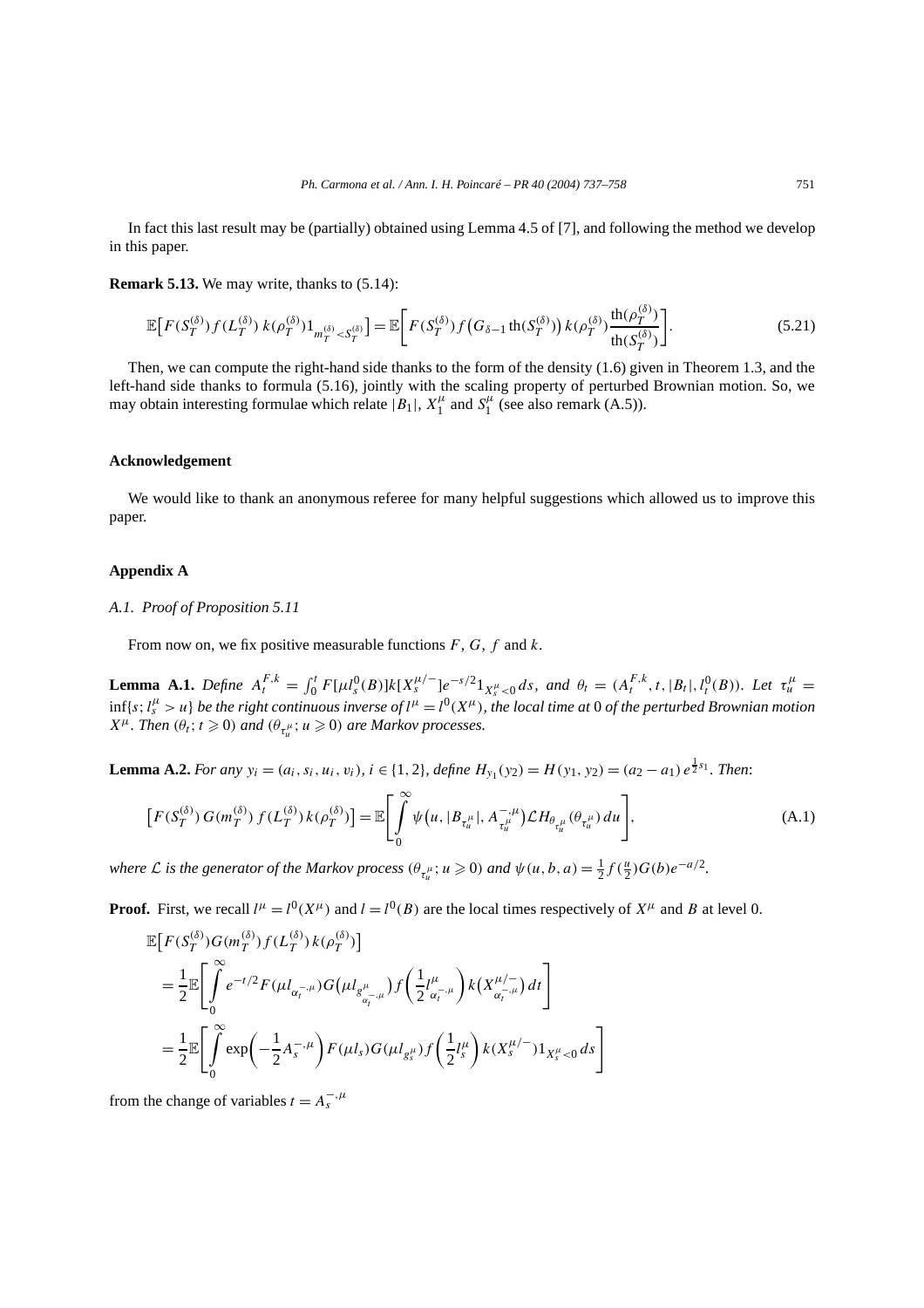752 *Ph. Carmona et al. / Ann. I. H. Poincaré – PR 40 (2004) 737–758*

$$
= \frac{1}{2} \mathbb{E} \bigg[ \sum_{u>0} \int_{t_{u-}^{\mu}}^{t_u^{\mu}} \exp \bigg( -\frac{1}{2} A_s^{-,\mu} \bigg) F(\mu l_s) G(\mu l_{g_s^{\mu}}) f\bigg( \frac{1}{2} l_s^{\mu} \bigg) k(X_s^{\mu/-}) 1_{X_s^{\mu} < 0} ds \bigg]
$$
  
\n
$$
= \mathbb{E} \bigg[ \sum_{u>0} \frac{1}{2} f\bigg( \frac{u}{2} \bigg) G(\mu l_{\tau_{u-}^{\mu}}) \bigg( A_{\tau_u^{\mu}}^{F,k} - A_{\tau_{u-}^{\mu}}^{F,k} \bigg) \bigg]
$$
  
\n
$$
= \mathbb{E} \bigg[ \sum_{u>0} \psi(u, \mu l_{\tau_{u-}^{\mu}}, A_{\tau_{u-}^{\mu}}^{-,\mu}) H(\theta_{\tau_{u-}^{\mu}}, \theta_{\tau_{u}^{\mu}}) 1_{\theta_{\tau_{u-}^{\mu}} \neq \theta_{\tau_{u}^{\mu}}} \bigg].
$$

The result follows, since  $\mu l_{\tau_{u-}^{\mu}} = |B_{\tau_{u-}^{\mu}}|$ ,  $(\psi(u, \mu l_{\tau_{u-}^{\mu}}, A_{\tau_{u-}^{\mu}}^{-,\mu}))_{u>0}$  is  $(\mathcal{F}_{\tau_{u}}^{\mu})_{u>0}$ -predictable, and  $(\theta_{\tau_{u}}^{\mu}; u \ge 0)$  is a Markov process, to which we apply the general compensation formula (see [33]).  $\Box$ 

Since the components  $(a, s, u, v)$  of  $\theta_{\tau_i^{\mu}}$  are linked by  $u = \mu v$ , we only need, in order to deduce formulae (5.16) and (5.17) from (A.1), to obtain the following (partial) explicit expression for the generator  $\mathcal{L}$ .

**Lemma A.3.** *For*  $y = (a, s, u, \frac{u}{\mu})$ *, we have* 

$$
\mathcal{L}H_{y}(y) = h(u),
$$

*where*

$$
h(u) = F(u) \left\{ \int_0^{\infty} e^{-y} k(y) dy - \frac{u^2}{2 \sin u} \mathbb{E} \left[ \int_0^{T_1(B)} k[u(1 - B_x)] e^{-u^2 x/2} dx \right] \right\} + \frac{u^2}{2 \sin u} \mathbb{E} \left[ \int_0^{T_1(X^{\mu})} F[u(1 + \mu I_x^0(B))] k[u(1 - X_x^{\mu})] e^{-u^2 x/2} dx \right].
$$

We assume Lemma A.3 for the moment. We recall the following consequence of the Ray–Knight Theorem 3.2 of [7] about the perturbed Brownian motion:

$$
\left(|B_{\tau_1^{\mu}}|, A_{\tau_1^{\mu}}^{-,\mu}\right) \stackrel{\text{law}}{=} \left(T_0, \int\limits_0^{T_0} V_x \, dx \, ; \, \text{under} \, \mathbb{Q}_1^{2-2/\mu}\right),
$$

where  $(V_x; x \le T_0)$  is the square of a  $(2 - 2/\mu)$ -dimensional Bessel process, starting at 1, and considered until  $T_0$ , the first time it reaches 0. Thus, by scaling:

*.*

$$
(|B_{\tau_t^{\mu}}|, A_{\tau_t^{\mu}}^{-,\mu}) \stackrel{\text{law}}{=} \left(tT_0, t^2 \int\limits_0^{T_0} V_x \, dx, \text{ under } \mathbb{Q}_1^{2-2/\mu}\right)
$$

Classical computations on squares of Bessel processes (see [42]) imply:

$$
\mathbb{E}\Big[f\big(L_T^{(\delta)}\coth(S_T^{(\delta)})\big)F(S_T^{(\delta)})k(\rho_T^{(\delta)})1_{S_T^{(\delta)}=m_T^{(\delta)}}\Big] = \mathbb{E}\Big[f(G_{1+1/\mu})\Big]\frac{1}{\mu}\int\limits_0^\infty\frac{F(z)\,dz}{(\ch z)^{1+1/\mu}}\{\ldots\}
$$
(A.2)

where

$$
\{\ldots\} = \int\limits_{0}^{\infty} e^{-y} k(y) \, dy - \frac{z^2}{2 \operatorname{sh} z} \left[ \int\limits_{0}^{T_1(B)} k(z(1-B_x)) e^{-z^2 x/2} \, dx \right].
$$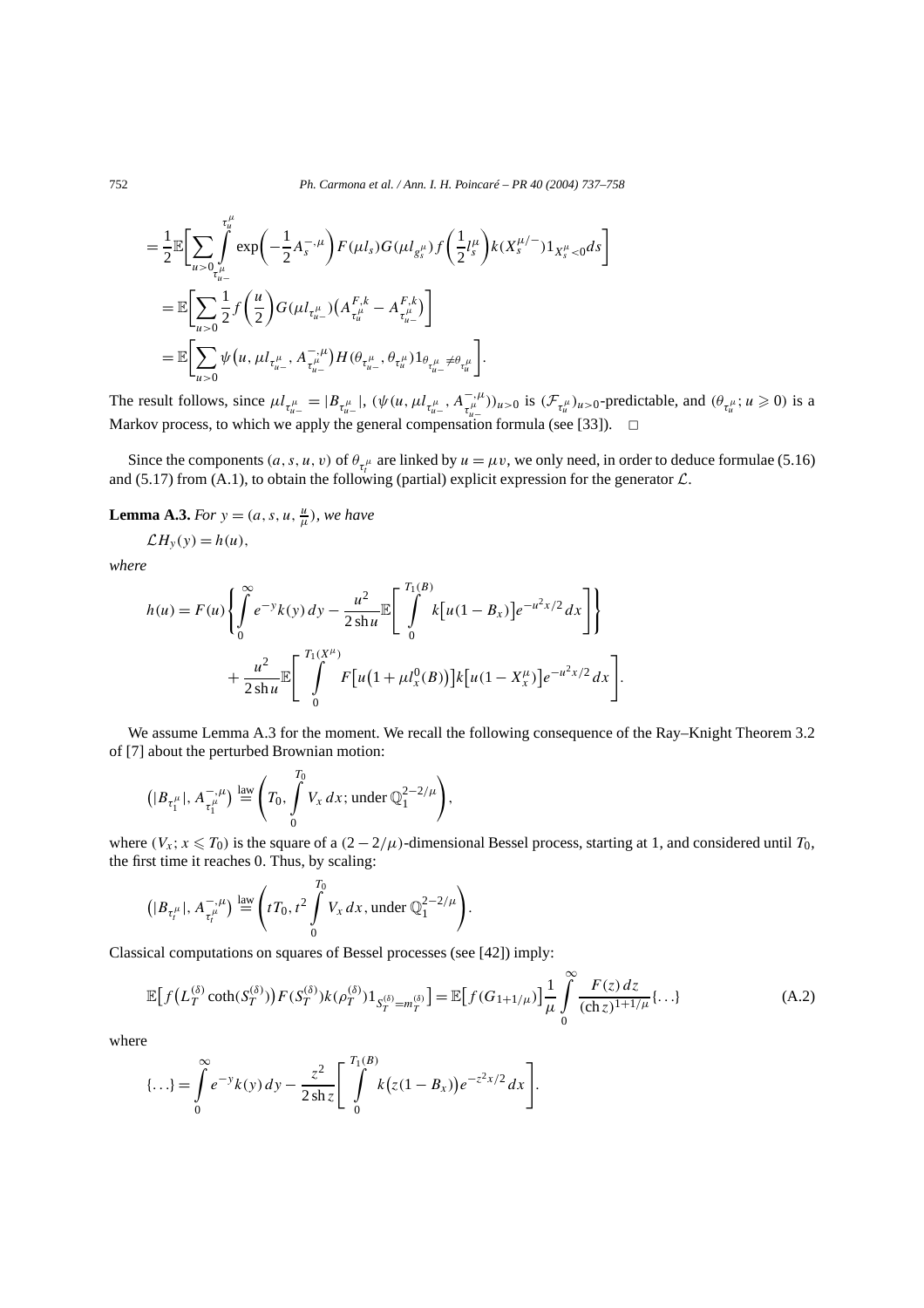Comparing this formula, in the case  $\delta = 2$  to the known results in Corollary 5.8 and Lemma 5.7, we deduce:

$$
\{\ldots\} = \int_{0}^{z} k(x) \frac{\sin(z - x)}{\sin z} dx.
$$
 (A.3)

Then, reinjecting identity (A.3) in expression (A.2) jointly with the law of the pair  $(S_T^{(\delta)}, \rho_T^{(\delta)})$  given in Theorem 5.4, we obtain the identity (5.14). Identity (5.15) then follows from (5.14) and Theorem 5.4.

**Proof of Lemma A.3.** Let us notice first that, if  $(P_t)_{t\geqslant 0}$  is the semi-group of the Markov process  $(\theta_{\tau_t^{\mu}}; t \geqslant 0)$ , we have, for any  $t > 0$ :

$$
\Delta_t(y) \stackrel{\text{def}}{=} \frac{P_t H_y(y) - H_y(y)}{t} = \frac{1}{t} \mathbb{E}_u \left[ \int_0^{\tau_t^{\mu,u}} F(u + \mu l_w) k(u - X_w^{\mu}) 1_{X_w^{\mu} < u} e^{-w/2} \, dw \right],\tag{A.4}
$$

where  $\tau_t^{\mu,\mu}$  is the inverse of  $l^{\mu,\mu}$ , the local time of the perturbed Brownian motion  $X^{\mu}$  at level *u*, and where  $\mathbb{E}_u$ means that the Brownian motion which appears in the definition of  $X^{\mu}$  starts at *u*.

We decompose the latter expectation in two terms corresponding with  ${T_0(B) > \tau_t^{\mu,u}}$  or  ${T_0(B) \leq \tau_t^{\mu,u}}$ ; on the latter set, we have:  $\tau_l^{\mu,\mu} = T_0(B) + \hat{\tau}_{l-l_{T_0(B)}^{\mu,\mu}}^{\mu,\mu}$ , where  $\hat{\tau}^{\mu,\mu}$  is the inverse of the local time at level u of a  $\mu$ -process  $\hat{X}^{\mu} = \hat{B} - \mu \hat{l}$  built from a Brownian motion  $\hat{B}$  independent from  $\mathcal{F}_{T_0}$ . Then, noticing that  $l_{T_0(B)}^{\mu,\mu} = l_{T_0(B)}^{\mu}$ .

$$
\Delta_{t}(y) = \frac{1}{t} \mathbb{E}_{u} \left[ \int_{0}^{T_{0}(B) \wedge \tau_{t}^{\mu, u}} F(u)k(u - B_{w}) 1_{B_{w} < u} e^{-w/2} dw \right]
$$
\n
$$
+ \frac{1}{t} \mathbb{E}_{u} \left[ 1_{l_{T_{0}(B)}^{u}} \leq t e^{-\frac{T_{0}(B)}{2}} \int_{0}^{\hat{\tau}_{t-l_{T_{0}}^{u}}} F(u + \mu \hat{l}_{w}) k(u - \hat{X}_{w}^{\mu}) 1_{\hat{X}_{w}^{\mu} < u} e^{-w/2} dw \right]. \tag{A.5}
$$

The second term of the right hand side of Eq. (A.5) is equal to:

$$
\frac{1}{t} \int_{0}^{t} \mathbb{P}_{u} \Big[ e^{-\frac{T_{0}(B)}{2}} l_{T_{0}(B)}^{u} \in ds \Big] \mathbb{E}_{0} \Bigg[ \int_{0}^{\hat{\tau}_{t-s}^{\mu,u}} F(u + \mu \hat{l}_{w}) k(u - \hat{X}_{w}^{\mu}) 1_{\hat{X}_{w}^{\mu} < u} e^{-w/2} dw \Bigg]
$$
\n
$$
= \frac{1}{t} \int_{0}^{t} \frac{ds}{2 \sin u} \exp \Big( -\frac{s}{2} (1 + \coth u) \Big) \mathbb{E}_{0} \Bigg[ \int_{0}^{\hat{\tau}_{t-s}^{\mu,u}} F(u + \mu \hat{l}_{w}) k(u - \hat{X}_{w}^{\mu}) 1_{\hat{X}_{w}^{\mu} < u} e^{-w/2} dw \Bigg].
$$

Since  $\lim_{\varepsilon\to 0} \hat{\tau}^{\mu,\mu}_{\varepsilon} = T_u(\hat{X}^{\mu})$ , the first time  $\hat{X}^{\mu}$  reaches *u*, the above quantity converges, as *t* goes to 0, towards

$$
\frac{1}{2\,\mathrm{sh}\,u} \mathbb{E}_{0} \left[ \int_{0}^{T_{u}(\hat{X}^{\mu})} F(u + \mu \hat{l}_{w}) k(u - \hat{X}_{w}^{\mu}) 1_{\hat{X}_{w}^{\mu} < u} e^{-w/2} \, dw \right]
$$
\n
$$
= \frac{u^{2}}{2\,\mathrm{sh}\,u} \mathbb{E}_{0} \left[ \int_{0}^{T_{1}(X^{\mu})} F[u(1 + \mu l_{w})] k[u(1 - X_{w}^{\mu})] 1_{X_{w}^{\mu} < 1} e^{-wu^{2}/2} \, dw \right]
$$
\n(A.6)

by scaling.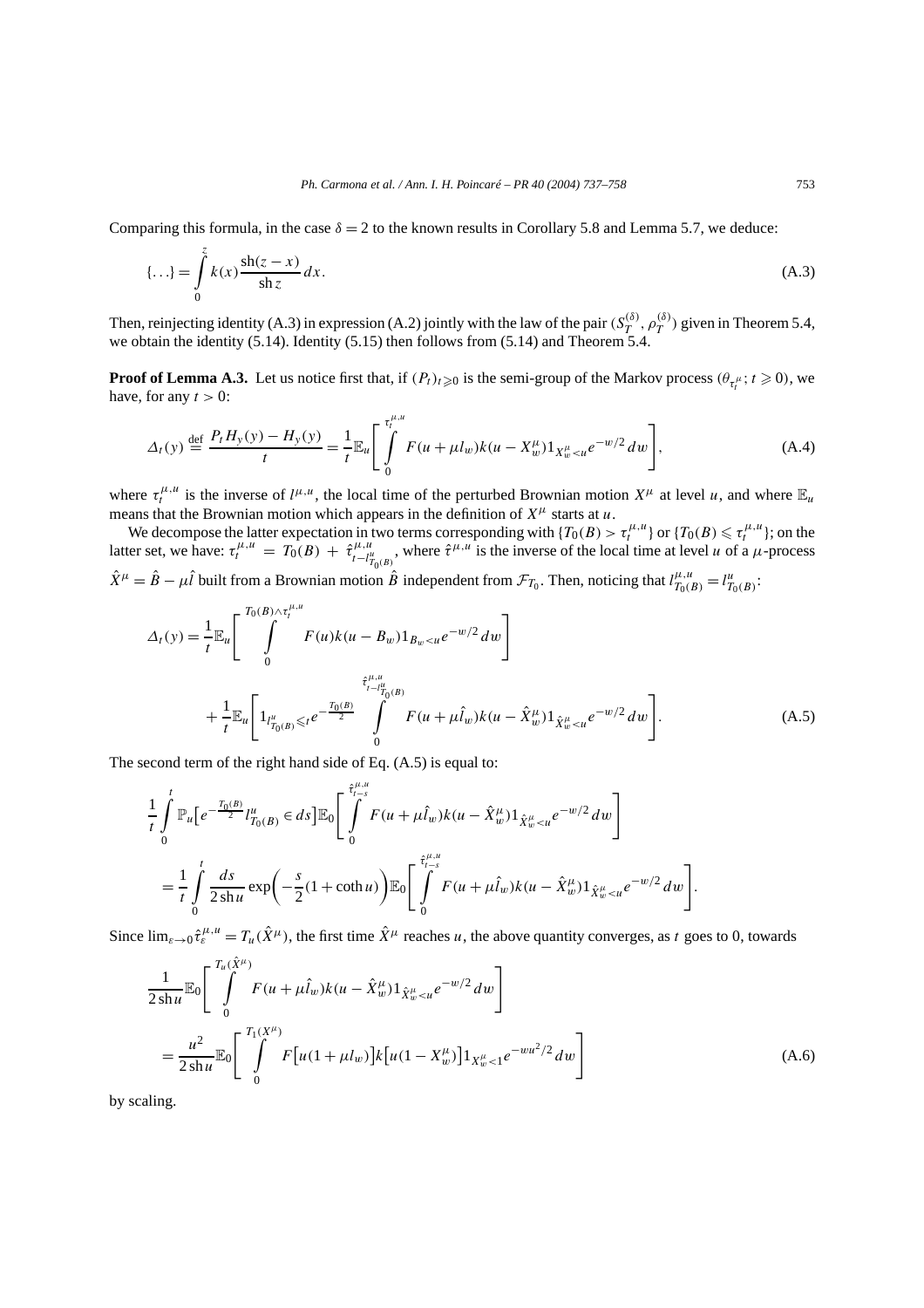By scaling again, the first term of the right member of (A.5) has the same limit as the following one, when *t* tends to 0:

$$
u F(u) \frac{1}{t} \mathbb{E}_1 \left[ \int_0^{T_0(B) \wedge \tau_t^{\mu,1}} k[u(1-B_w)] 1_{B_w < 1} e^{-w u^2/2} dw \right] \stackrel{\text{def}}{=} u F(u) I_t(y).
$$

As  $T_0(B) \wedge \tau_t^{\mu,1} = T_0(B) \wedge \tau_t^{(1)}$ , where  $\tau^{(1)}$  is the inverse of the local time, at level 1, of the Brownian motion B starting at 1, we have:

$$
I_t(y) = \frac{1}{t} \mathbb{E}_1 \left[ \int_0^{T_0(B) \wedge \tau_t^{(1)}} k[u(1 - B_w)] 1_{B_w < 1} e^{-wu^2/2} dw \right]
$$
\n
$$
= \frac{1}{t} \mathbb{E}_0 \left[ \int_0^{T_1(B) \wedge \tau_t} k[uB_w] 1_{B_w > 0} e^{-wu^2/2} dw \right]
$$
\n
$$
= \frac{1}{t} \mathbb{E}_0 \left[ \int_0^{\tau_t} k[uB_w] 1_{B_w > 0} e^{-wu^2/2} dw \right] - \frac{1}{t} \mathbb{E}_0 \left[ 1_{\tau_t > T_1(B)} \int_{T_1(B)}^{\tau_t} k[uB_w] 1_{B_w > 0} e^{-wu^2/2} dw \right]. \tag{A.7}
$$

Thanks to excursion theory, the first term in (A.7) converges to  $\frac{1}{u} \int_0^\infty k(w) e^{-w} dw$ . For the second one, we write  $\tau_t = T_1(B) + \hat{\tau}_{t-l_{T_1(B)}}$  and we proceed as before. This second term converges to

$$
\frac{u}{\sin u} \mathbb{E}_1 \left[ \int_0^{T_0(B)} k (u B_w) 1_{B_w > 0} e^{-u^2 w/2} dw \right] = \frac{u}{\sin u} \mathbb{E}_0 \left[ \int_0^{T_1(B)} k [u (1 - B_w)] e^{-u^2 w/2} dw \right].
$$
\n(A.8)

To conclude, we have obtained:

$$
\mathcal{L}H_{y}(y) = \lim_{t \to 0} \Delta_{t}(y)
$$
\n
$$
= \frac{u^{2}}{2 \sin u} \mathbb{E}_{0} \left[ \int_{0}^{T_{1}(X^{\mu})} F[u(1 + \mu l_{w})] k[u(1 - X_{w}^{\mu})] 1_{X_{w}^{\mu} < 1} e^{-wu^{2}/2} dw \right]
$$
\n
$$
+ F(u) \left[ \int_{0}^{\infty} k(w) e^{-w} dw - \frac{u^{2}}{\sin u} \mathbb{E}_{0} \left[ \int_{0}^{T_{1}(B)} k[u(1 - B_{w})] e^{-u^{2}w/2} dw \right] \right]. \qquad (A.9)
$$

## *A.2. Sketch of the proof of identity* (5.19)

We first recall (see [9]) that if, for  $\alpha < 1$  and  $\beta < 1$ , the  $(\alpha, \beta)$ -doubly perturbed Brownian motion  $Y^{\alpha,\beta}$  is the unique solution of (with obvious notations):

$$
Y_t^{\alpha,\beta} = B_t + \alpha S_t^{\alpha,\beta} - \beta I_t^{\alpha,\beta},
$$

we have, denoting by  $T_v$  an independent exponential time of parameter  $\frac{v^2}{2}$  ( $v > 0$ ):  $\forall a \in \mathbb{R}$ ,  $\forall b > 0$ ,  $\forall c > 0$ ,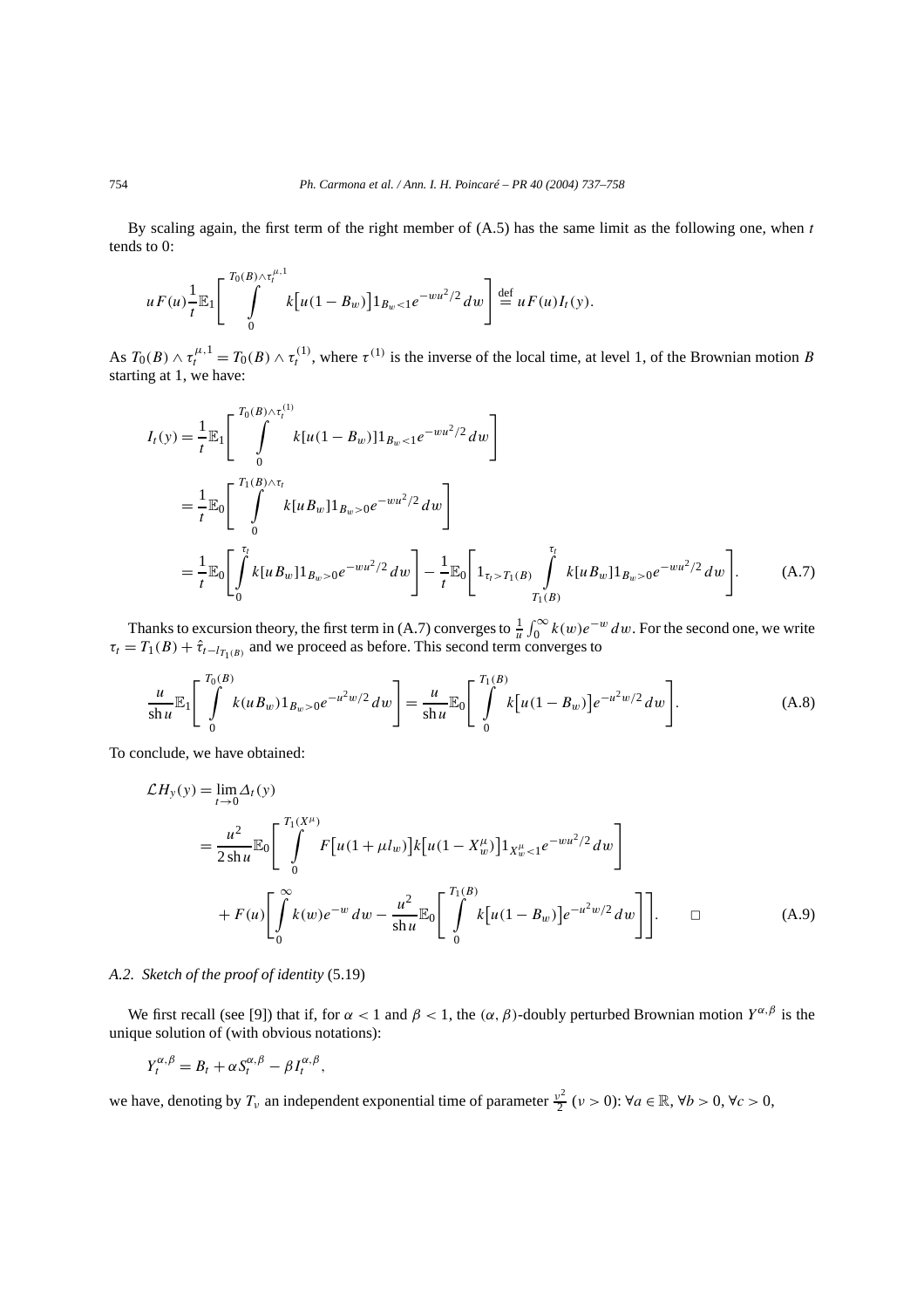$$
\mathbb{E}[\exp(iaY_{T_v}^{\alpha,\beta} - bS_{T_v}^{\alpha,\beta} - cI_{T_v}^{\alpha,\beta})] = \nu^2 \int_0^{\infty} s \exp\left(-\frac{\nu^2 s^2}{2}\right) \mathbb{E}[\exp(s(iaY_1^{\alpha,\beta} - bS_1^{\alpha,\beta} - cI_1^{\alpha,\beta}))] ds
$$
  

$$
= \frac{\nu^2}{\nu^2 + a^2} \{1 + F_v(\alpha,\beta,a,b,c) + F_v(\beta,\alpha,-a,c,b)\}, \tag{A.10}
$$

with

$$
F_{\nu}(\alpha, \beta, a, b, c) = \frac{(ia\alpha - b)B(\frac{\beta}{2} + \frac{c}{2\nu}; 2 - \alpha - \beta)}{(b - ia + \nu(1 - \alpha))B(1 - \beta; \frac{\beta}{2} + \frac{c}{2\nu})}
$$
  
.
$$
{}_{3}F_{2}\bigg(1 - \alpha, \frac{b - ia}{2\nu} + \frac{1 - \alpha}{2}, \frac{\beta}{2} + \frac{c}{2\nu}; \frac{b - ia}{2\nu} + \frac{3 - \alpha}{2}, 2 - \alpha - \frac{\beta}{2} + \frac{c}{2\nu}; 1\bigg),
$$

where  $3F_2(a_1, a_2, a_3; b_1, b_2; z)$  are hypergeometric functions (see [32]). Let  $\alpha > 0$ ,  $\beta > 0$ ,  $\lambda \in \mathbb{R}$ . Thanks to (5.16), we have, always with the same scaling arguments ( $\delta = 1 + \frac{1}{\mu}$ ):

$$
\mathbb{E}\left[\mathbf{1}_{m_{T}^{(\delta)} < S_{T}^{(\delta)}}\sin(m_{T}^{(\delta)})\left(\ch(m_{T}^{(\delta)})\right)^{\delta}e^{-\beta(S_{T}^{(\delta)}-m_{T}^{(\delta)})}e^{-\alpha m_{T}^{(\delta)}}e^{i\lambda\rho_{T}^{(\delta)}}\right]
$$
\n
$$
= \mathbb{E}\left[\int\limits_{\mathbb{R}_{+}^{2}}\frac{dz\,dx}{2\mu}z^{2}e^{-\alpha z}\mathbf{1}_{\sqrt{x}S_{1}^{\mu}<1}e^{i\lambda z(1-\sqrt{x}X_{1}^{\mu})}e^{-\beta z\sqrt{x}\mu l_{1}}e^{-xz^{2}/2}\right]
$$
\n
$$
= \int\limits_{0}^{\infty}\frac{s\,ds}{(\alpha-i\lambda)\mu}e^{-s^{2}/2}\mathbb{E}[e^{-i\lambda sX_{1}^{\mu}}e^{-(\alpha-i\lambda)sS_{1}^{\mu}}e^{-\beta s\mu l_{1}}]
$$
\n
$$
= \int\limits_{0}^{\infty}\frac{s\,ds}{(\alpha-i\lambda)\mu}e^{-s^{2}/2}\mathbb{E}[e^{-i\lambda sX_{1}^{\mu}}e^{-(\alpha-i\lambda)sS_{1}^{\mu}}e^{-\beta sI_{1}^{\mu}}], \tag{A.11}
$$

where  $I_t^{\mu} = \sup_{s \le t} (-X_s^{\mu})$ . As  $X^{\mu} = Y^{0,1-1/\mu}$  (see (1.2) or [9]), we can use (A.10). The rest of the proof is just technical computations on special functionals made with the help of Lebedev [32], more precisely, formula (9.3.4), p. 244, formulae 5.11(1) and 5.11(5) p. 261, and exercise 4, p. 277.

We then obtain:

$$
\mathbb{E}\Big[\mathbb{1}_{m_T^{(\delta)} < S_T^{(\delta)}} \operatorname{sh}(m_T^{(\delta)}) \big(\operatorname{ch}(m_T^{(\delta)})\big)^{\delta} e^{-\beta(S_T^{(\delta)} - m_T^{(\delta)})} e^{-\alpha m_T^{(\delta)}} e^{i\lambda \rho_T^{(\delta)}}\Big] \n= \int_{\mathbb{R}_+^3} \frac{2e^{-\beta t} e^{-\alpha s} e^{i\lambda x}}{\mu^2 (1 - e^{-2(s+t)})^{1 + \frac{1}{\mu}}} \operatorname{sh} x e^{-(s+t)} e^{-\frac{t}{\mu}} (1 - e^{-2s})^{\frac{1}{\mu}} \mathbb{1}_{x < s+t} ds dt dx.
$$
\n(A.12)

**Remark A.4.** In particular, combining  $(A.11)$  (with  $\nu = 1$ ) and  $(A.12)$ , thanks to some integrations by parts, we prove Proposition 1.5.

**Remark A.5.** In the particular case  $\mu = 1$ , we recover from Proposition 1.5 the following results (see [12,47] and [53]):

(i)

$$
\mathbb{P}[S_T \leq x, I_T \leq y, B_T \in da]
$$
  
=  $\frac{1}{2} \left( e^{-|a|} - \frac{\operatorname{sh} y}{\operatorname{sh}(x+y)} e^{-|a-x|} - \frac{\operatorname{sh} x}{\operatorname{sh}(x+y)} e^{-|a+y|} \right) da, \quad -y \leq a \leq x,$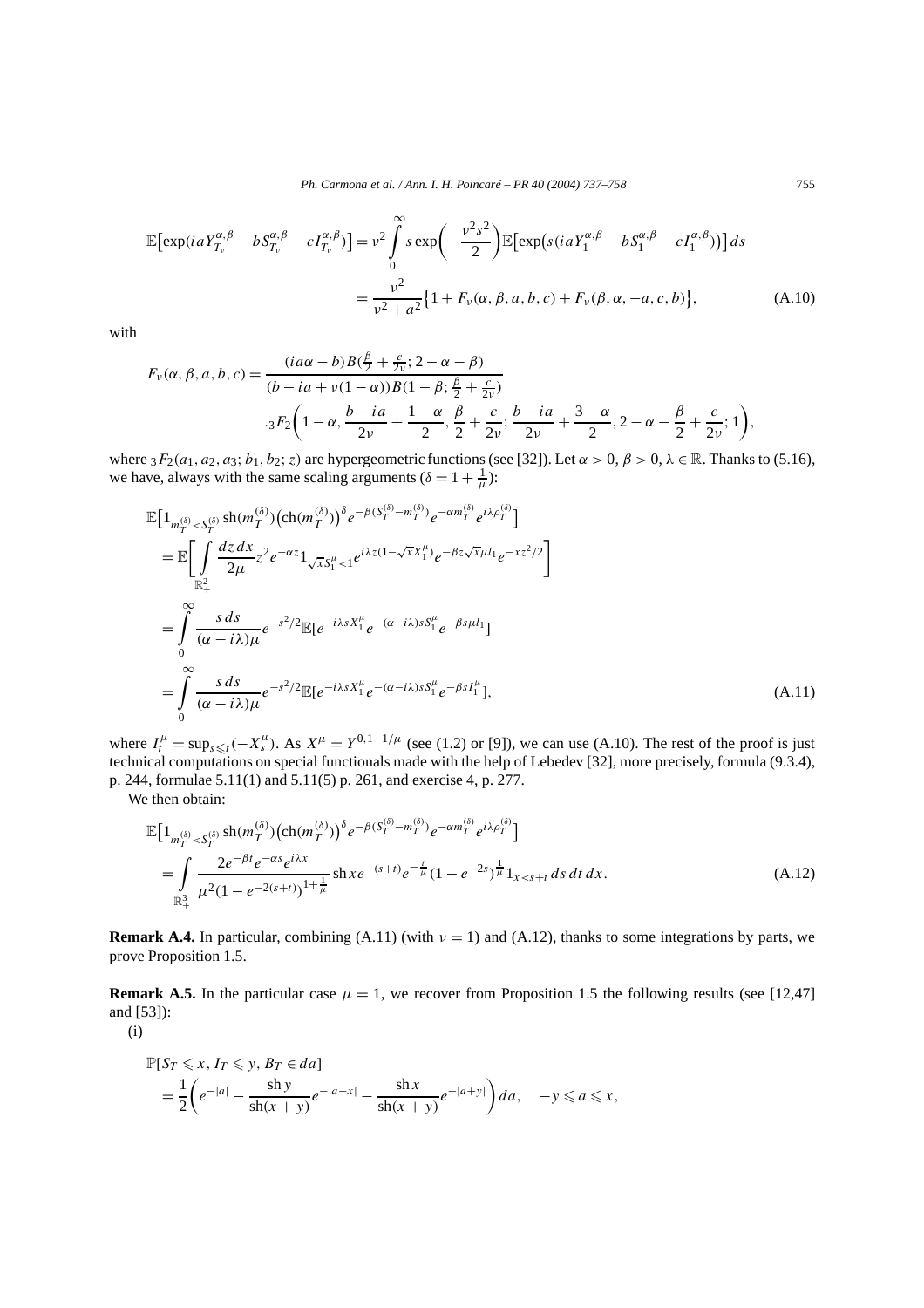(ii)

$$
\mathbb{P}[S_T - B_T \leq u, I_T + B_T \leq v] = \mathbb{P}[S_T \leq u, I_T \leq v] = 1 - \frac{\sin u + \sin v}{\sin(u + v)}.
$$

As an application, one can prove that the distribution function of the ratio  $\frac{S_1}{S_1 + I_1}$ As an application, one can prove that the distribution function of the ratio  $\frac{S_1}{S_1+I_1} \stackrel{\text{law}}{=} \frac{S_1-B_1}{S_1+I_1}$  admits both the continuous integral and discrete representations (see [14] and [44]):

$$
\mathbb{P}\left[\frac{S_1}{S_1 + I_1} \leq a\right] = \frac{1 - a}{2} \int_0^{+\infty} \frac{\operatorname{sh}(ax)}{(\operatorname{ch} \frac{x}{2})^2} dx \quad (0 < a < 1)
$$

$$
= (1 - a) \left\{ 2a \sum_{n \geq 1} \frac{(-1)^{n-1}}{n+a} + \frac{\pi a}{\sin(\pi a)} - 1 \right\}
$$

$$
= 2a(1 - a) \sum_{n \geq 1} \frac{(-1)^{n-1}n}{n^2 - a^2}.
$$

In the general case, one can prove from (1.8) that:

$$
\mathbb{P}\left[\frac{1}{(S_1^{\mu} + I_1^{\mu})^2}, \frac{S_1^{\mu}}{S_1^{\mu} + I_1^{\mu}} \in ds\right] = \frac{s^{\frac{1}{\mu}-1}}{2\mu} \left(s + \frac{1-s}{\mu}\right) 1_{0 < s < 1} \, ds
$$
\n
$$
= \frac{1}{2} 1_{0 < s < 1} \, ds \quad \text{when } \mu = 1.
$$

Table A.1

| Notations for some processes considered in this paper |                                                                            |
|-------------------------------------------------------|----------------------------------------------------------------------------|
| $X^{\mu}$                                             | $\mu$ -perturbed Brownian motion or $\mu$ -process<br>(see Section $1.1$ ) |
| $\rho_t^{(\delta)}$                                   | $(2 - \delta)$ -perturbed reflected Brownian motion<br>(see Eq. $(1.3)$ )  |
| $\rho_t = \rho_t^{(2)}$                               | reflected Brownian motion                                                  |
|                                                       | (see Theorem 1.1 and Section 5.3)                                          |
| $V^{(c)}$                                             | bang-bang diffusion with parameter $c$                                     |
|                                                       | (see Section 2.3, Example 3)                                               |
| $\tilde{\rho}^{(c)}$                                  | absolute value of the bang-bang diffusion                                  |
|                                                       | (see Section 2.3, Example 3)                                               |
| $\hat{R}^{(c)}$                                       | Brownian motion with drift c                                               |
|                                                       | (see Section 2.3, Example 3)                                               |
| $R^{(2,c)}$                                           | 2-dimensional Bessel process with "naïve" drift c                          |
|                                                       | (see Section 2.3, Example 3)                                               |
| $Y^{\alpha,\beta}$                                    | $(\alpha, \beta)$ -doubly perturbed Brownian motion                        |
|                                                       | (see Section A.2)                                                          |

## **References**

- [1] V.E. Benes, L.A. Shepp, H.S. Witsenhausen, Some solvable stochastic control problems, Stochastics 4 (1) (1980) 39–83.
- [2] J. Bertoin, W. Werner, Comportement asymptotique du nombre de tours effectués par la trajectoire brownienne plane, in: Sém. Probab. XXVIII, in: Lect. Notes Math., vol. 1583, Springer, Berlin, 1994, pp. 164–171.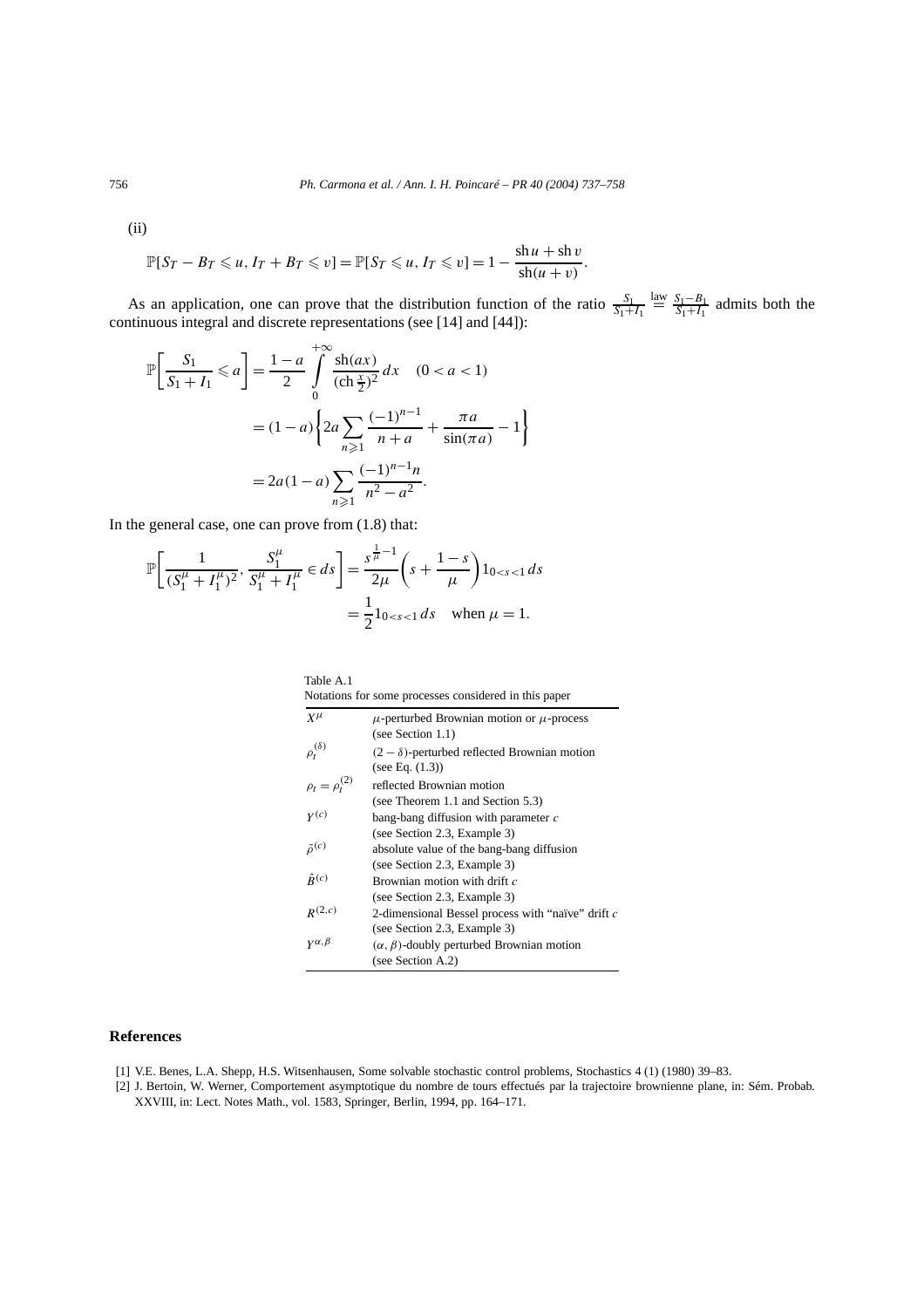- [3] J. Bertoin, W. Werner, Asymptotic windings of planar Brownian motion revisited via the Ornstein Uhlenbeck process, in: Sém. Probab. XXVIII, in: Lect. Notes Math., vol. 1583, Springer, Berlin, 1994, pp. 138–152.
- [4] Ph. Biane, M. Yor, Sur la loi des temps locaux browniens pris en un temps exponentiel, in: Sém. Probab. XXIII, in: Lect. Notes Math., vol. 1321, Springer, Berlin, 1988, pp. 454–466.
- [5] Ph. Biane, M. Yor, Valeurs principales associées aux temps locaux browniens, Bull. Sci. Maths. 2ème Sér. 111 (1987) 23–101.
- [6] A. Borodin, P. Salminen, Handbook of Brownian Motion: Facts and Formulae, second ed., Birkhaüser, 2002.
- [7] Ph. Carmona, F. Petit, M. Yor, Some extensions of the arcsine law as (partial) consequences of the scaling property of Brownian motion, Probab. Theory Related Fields 100 (1994) 1–29.
- [8] Ph. Carmona, F. Petit, M. Yor, An identity in law involving reflecting Brownian motion, derived from generalized arc-sine laws for perturbed Brownian motions, Stochastic Process. Appl. 7 (1999) 323–333.
- [9] Ph. Carmona, F. Petit, M. Yor, Beta variables as time spent in [0*,*∞[ by certain perturbed Brownian motions, J. London Math. Soc. (2) 58 (1999) 239–256.
- [10] Ph. Carmona, F. Petit, J. Pitman, M. Yor, On the laws of homogeneous functionals of the Brownian bridge, in: Studia Scientiarum Mathematicarum Hungarica, vol. 35, 1999, pp. 445–455.
- [11] L. Chaumont, R.A. Doney, Pathwise uniqueness for perturbed versions of Brownian motion and reflected Brownian motion, Probab. Theory Related Fields 113 (nf 4) (1999) 519–534.
- [12] L. Chaumont, M. Yor, Some Exercices in Probability, Cambridge University Press, 2003.
- [13] A.S. Cherny, A.N. Shiryaev, Some properties of Brownian motion with a drift, and a generalization of a theorem of P. Lévy, Teor. Veroyatnost. i Primenen 44 (2) (1999) 466–472. English translation in Theory Probab. Appl. 44 (2) (2000) 412–418.
- [14] E. Csaki, On some distributions concerning the maximum and minimum of a Wiener process, in: Proc. Colloq. Methods of Complex Anal. in the Theory of Probab. and Statist., Kossuth L. Univ. Debrecen, Debrecen, 1977, Colloq. Math. Soc. János Bolyai 21 (1979) 43–52.
- [15] E. Csaki, A. Földes, On two ergodic theorems for self-similar processes, in: B. Szyszkowicz (Ed.), Asymptotic Methods in Probability and Statistics, a volume in honour of Miklós Csörgő, 1998, pp. 97–111.
- [16] M. Csörgő, Z. Shi, M. Yor, Some asymptotic properties of the local time of the uniform empirical process, Bernoulli 5 (6) (1999) 1035– 1058.
- [17] J.J. Daudin, M.P. Etienne, P. Vallois, Asymptotic behaviour of the local score of independent and identically distributed random sequences, Stochastic Process. Appl. 107 (nf 1) (2003) 1–28.
- [18] B. Davis, Perturbed random walks and Brownian motions, and local times, Proceedings of the New York Journal of Mathematics Conference, New York J. Math. 3A (June 9–13, 1997) 81–87, (electronic).
- [19] R.A. Doney, Y.B. Nakhi, Perturbed and non-perturbed Brownian taboo processes, Ann. Inst. H. Poincaré 37 (2001) 725–736.
- [20] R.A. Doney, J. Warren, M. Yor, Perturbed Bessel processes, in: Séminaire de Probabilités XXXII, in: Lecture Notes in Math., vol. 1686, Springer, Berlin, 1998, pp. 237–249.
- [21] N. Eisenbaum, Un théorème de Ray–Knight lié au supremum des temps locaux, Probab. Theory Related Fields 87 (1990) 79–95.
- [22] P. Fitzsimmons, A converse to a theorem of P. Lévy, Ann. Probab. 15 (1987) 1515–1523.
- [23] H. Föllmer, C.T. Wu, M. Yor, On weak Brownian motions of arbitrary order, Ann. Institut H. Poincaré 36 (4) (2000) 447–487.
- [24] T. Fujita, F. Petit, M. Yor, Pricing path-dependent options in some Black–Scholes market, from the distribution of homogeneous Brownian functionals, J. Appl. Probab. 41 (1) (2004).
- [25] S.E. Graversen, A.N. Shiryaev, An extension of P. Lévy's distributional properties to the case of a Brownian motion with drift, Bernoulli 6 (4) (2000) 615–620.
- [26] Y. Hu, Z. Shi, The limits of Sinaï's simple random walk in random environment, Ann. Probab. 26 (4) (2000) 1477–1521.
- [27] T. Jeulin, Application du grossissement de filtration à l'étude des temps locaux du mouvement brownien, in: Lect. Notes Math., vol. 1118, Springer, Berlin, 1985.
- [28] I. Karatzas, S. Shreve, Brownian Motion and Stochastic Calculus, second ed., Springer, Berlin, 1991.
- [29] G.N. Kinkladze, A note on the structure of processes the measure of which is absolutely continuous with respect to the Wiener process modulus, Stochastics 8 (1982) 39–44.
- [30] J.F. Le Gall, M. Yor, Excursions browniennes et carrés de processus de Bessel, C. R. Acad. Sci. Sér. I 303 (1986) 73–76.
- [31] J.F. Le Gall, M. Yor, Enlacements du mouvement brownien autour des courbes de l'espace, Trans. Amer. Math. Soc. Sér. I 317 (1990) 687–722.
- [32] N.N. Lebedev, Special Functions and Their Applications, Dover Publications, New York, 1972, Translated and edited by Richard A. Silverman.
- [33] P.A. Meyer, Intégrales stochastiques IV, in: Sém. Probab. I, in: Lect. Notes Math., vol. 39, Springer, Berlin, 1967, pp. 142–162.
- [34] N. O'Connell, M. Yor, Brownian analogues of Burke's theorem, Stochastic Process. Appl. 96 (2) (2001) 285–304.
- [35] M. Perman, An excursion approach to Ray–Knight theorems for perturbed Brownian motion, Stochastic Process. Appl. 63 (1) (1996) 67–74.
- [36] M. Perman, W. Werner, Perturbed Brownian motions, Probab. Theory Related Fields 108 (3) (1997) 357–383.
- [37] F. Petit, Sur le temps passé par le mouvement brownien au-dessus d'un multiple de son supremum, et quelques extensions de la loi de l'arcsinus, PhD Thesis, Université Paris VII, 1992.